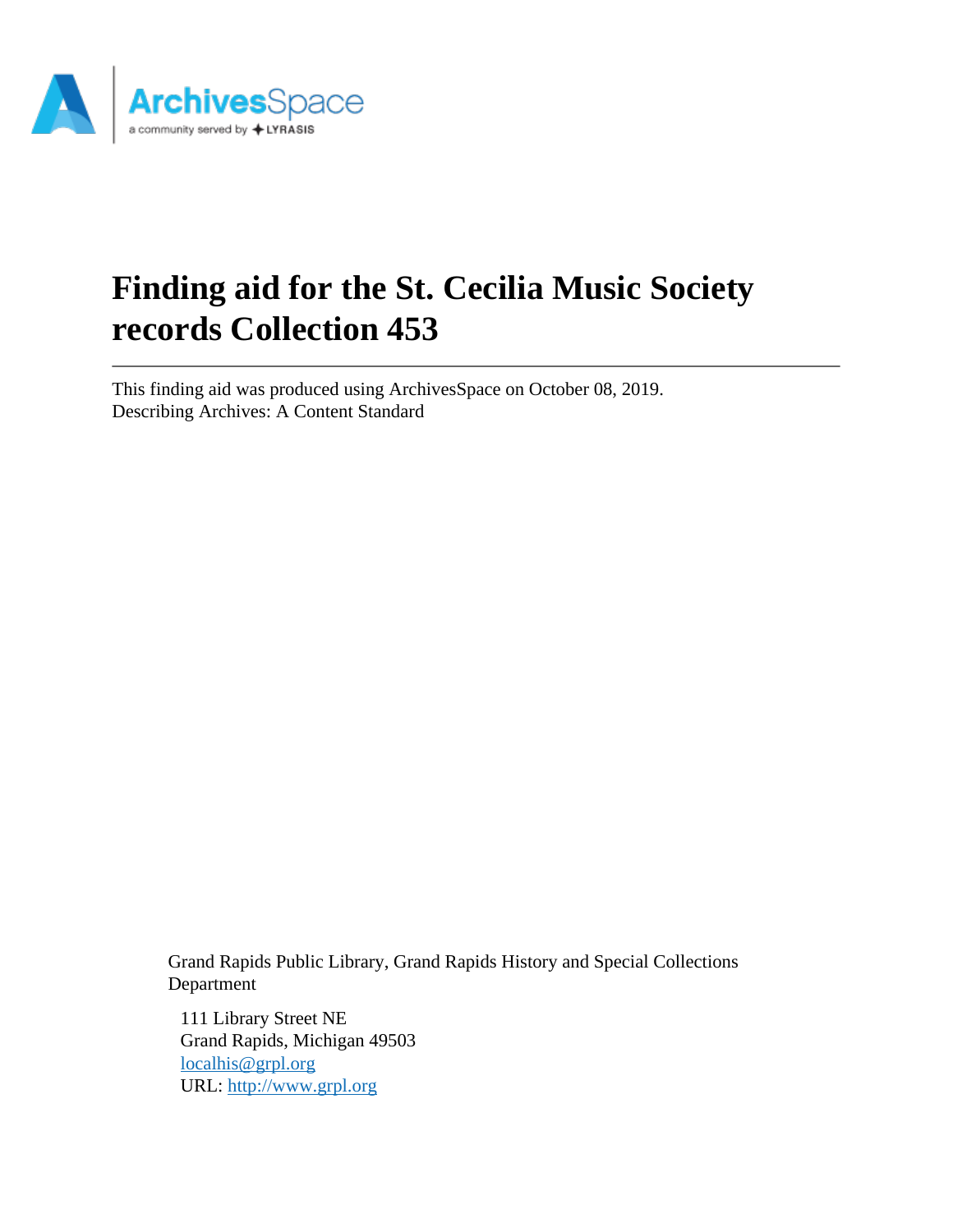# <span id="page-1-0"></span>**Table of Contents**

| 21 |
|----|
|    |
|    |
|    |
|    |
|    |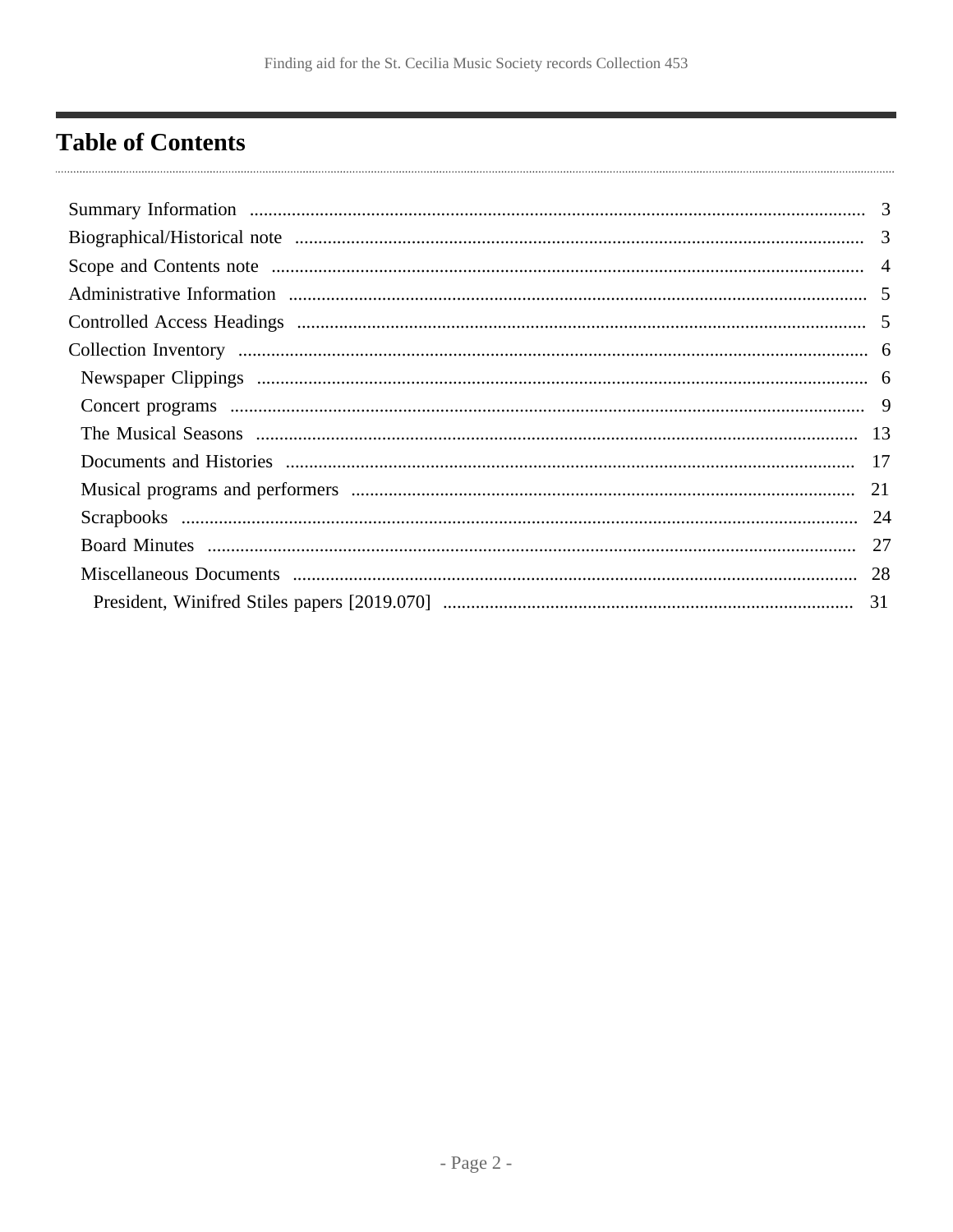## <span id="page-2-0"></span>**Summary Information**

| <b>Repository:</b>                  | Grand Rapids Public Library, Grand Rapids History and Special<br><b>Collections Department</b>                                                                                                                                                                                                                                                                                                                                                                                                                                                                                                                                                                                                                                                                                                                                                                                                                                                                                                                                  |
|-------------------------------------|---------------------------------------------------------------------------------------------------------------------------------------------------------------------------------------------------------------------------------------------------------------------------------------------------------------------------------------------------------------------------------------------------------------------------------------------------------------------------------------------------------------------------------------------------------------------------------------------------------------------------------------------------------------------------------------------------------------------------------------------------------------------------------------------------------------------------------------------------------------------------------------------------------------------------------------------------------------------------------------------------------------------------------|
| <b>Creator:</b>                     | St. Cecilia Music Center. (Grand Rapids, Mich.)                                                                                                                                                                                                                                                                                                                                                                                                                                                                                                                                                                                                                                                                                                                                                                                                                                                                                                                                                                                 |
| <b>Creator:</b>                     | St. Cecilia Society. (Grand Rapids, Mich.)                                                                                                                                                                                                                                                                                                                                                                                                                                                                                                                                                                                                                                                                                                                                                                                                                                                                                                                                                                                      |
| <b>Title:</b>                       | St. Cecilia Music Society Records                                                                                                                                                                                                                                                                                                                                                                                                                                                                                                                                                                                                                                                                                                                                                                                                                                                                                                                                                                                               |
| ID:                                 | Collection 453                                                                                                                                                                                                                                                                                                                                                                                                                                                                                                                                                                                                                                                                                                                                                                                                                                                                                                                                                                                                                  |
| Date [inclusive]:                   | 1883-2015                                                                                                                                                                                                                                                                                                                                                                                                                                                                                                                                                                                                                                                                                                                                                                                                                                                                                                                                                                                                                       |
| <b>Physical Description:</b>        | 41.0 Linear feet 63 boxes                                                                                                                                                                                                                                                                                                                                                                                                                                                                                                                                                                                                                                                                                                                                                                                                                                                                                                                                                                                                       |
| Language of the<br><b>Material:</b> | English                                                                                                                                                                                                                                                                                                                                                                                                                                                                                                                                                                                                                                                                                                                                                                                                                                                                                                                                                                                                                         |
| Abstract:                           | The Saint Cecilia Music Society was founded on September 7th, 1883<br>when one woman, Mrs. Ella M. Pierce, called for a meeting of musical<br>women to the home of Mrs. Frank M. Davis. Starting out with only<br>nine musical women, the society grew in numbers over the years.<br>As a result, the women decided to purchase and construct their own<br>building in 1892 to conduct their business. In the Spring of 1894 the<br>building was complete and named after a saintly third century Roman<br>girl who is known for her musical attributes, named Saint Cecilia.<br>The Society was the first woman's musical organization in the United<br>States to be built, financed, and operated entirely by women. Many<br>local and nationally recognized artists and musicians have performed<br>in the acoustically perfect performance hall and to this day many local<br>organizations, such as the Grand Rapids Symphony, Civic Theater, and<br>Opera can trace their origins back to the Saint Cecilia Music Center. |

**^** [Return to Table of Contents](#page-1-0)

## <span id="page-2-1"></span>**Biographical/Historical note**

The Saint Cecilia Music Society was founded September 7th, 1883 by nine determined Grand Rapids women. These women were serious about studying, hearing, playing and promoting the appreciation of music and art throughout the community. The musical work of the society is stated to be based on, "broad lines, free from selfish interests, devoted to musical improvement and the development of the art in the community." Originally composed entirely of women, the society grew in size each year as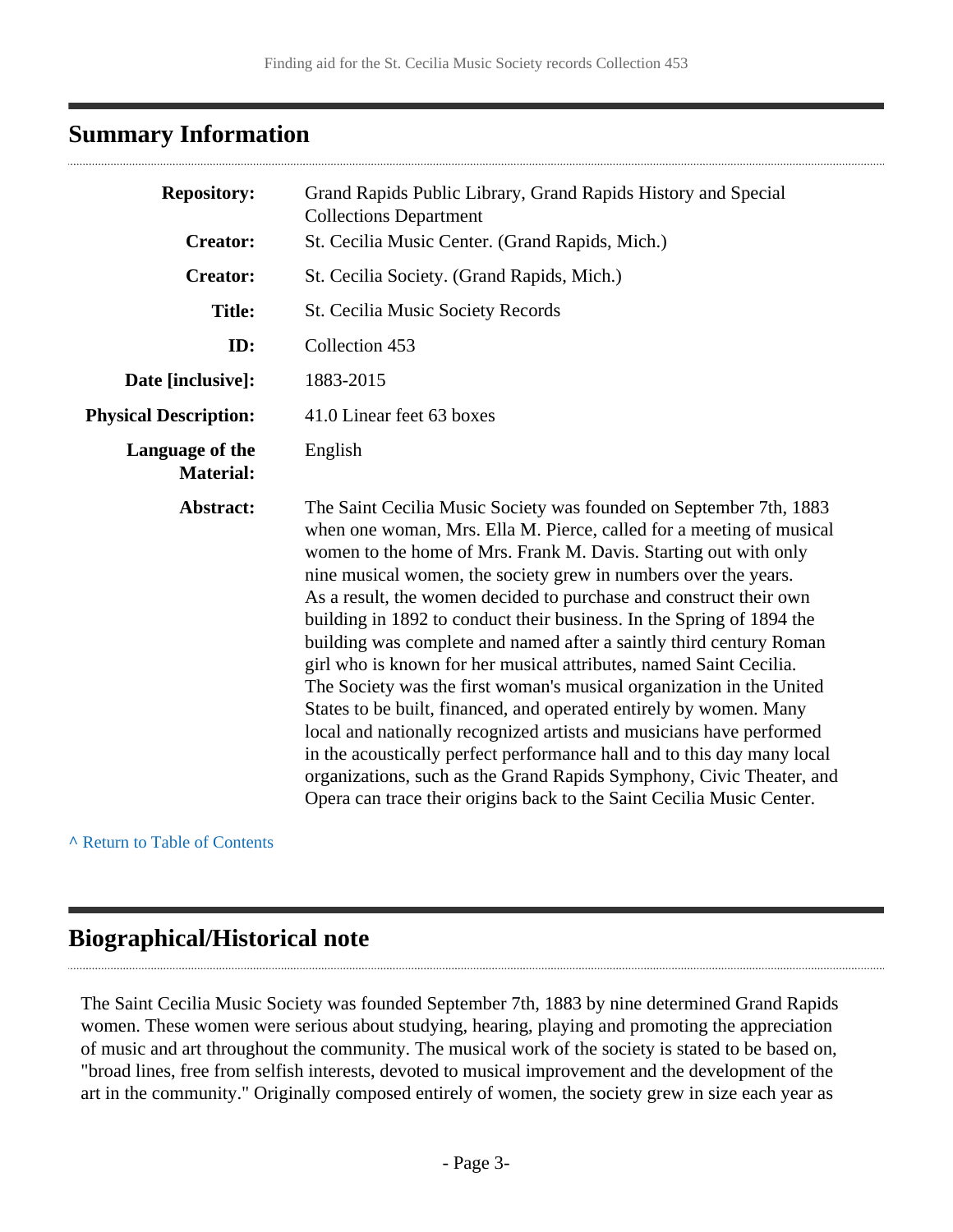the events were members only. This prompted more and more women in the community to become members.

As membership grew, it was apparent that the society needed a space of their own that would be large enough to hold their growing participation. As a result, May of 1892 the society purchased the present site on Ransom Ave. and by the spring of 1894, St. Cecilia's building was completed. St. Cecilia Music Society was the first woman musical organization in the United States to have purchased and operated their own clubhouse. The building features a nearly 700-seat auditorium with acoustical qualities which have caused numerous critics and performers to rate it as one of the most outstanding performance halls in the country.

The building and the organization was named after a saintly third century Roman girl who composed hymns, played various instruments, and invented the organ, which was used to influence people to convert to Roman Catholicism. Although it seemed that the organization was affiliated with Catholicism, the society stressed that they were not connected to any single religion.

Over the years, the society held recitals that featured local and nationally recognized artists and musicians. These women also organized youth musical groups and helped with the creation of other musical organizations, such as the Grand Rapids Opera, the Grand Rapids Symphony and the Grand Rapids Civic Theater. The Saint Cecilia Music Society is one of the few woman's organizations that is still around today.

**^** [Return to Table of Contents](#page-1-0)

### <span id="page-3-0"></span>**Scope and Contents note**

The Saint Cecilia Music Society collection is broken up into eight series, which are based on subject matter.

Series I: Newspaper Clippings contains a variation of Grand Rapids news clippings with dates ranging from 1883-1929.

Series II: Concert Programs contains a compilation of concert program books throughout the years of 1884-2010.

Series III: The Musical Seasons includes a variety of information including season program books, yearbooks, brochures and promotional materials. The yearbooks contain information regarding the concerts, programs, staff, bylaws, and clubs from each specific year; unlike traditional yearbooks, instead of the books being filled with photographs, they are strictly text. The information dates from 1889 through the present.

Series IV: Saint Cecilia Documents and Histories includes miscellaneous information about the society such as information on membership, volunteer activities, newsletters, a variety of written histories, and much more.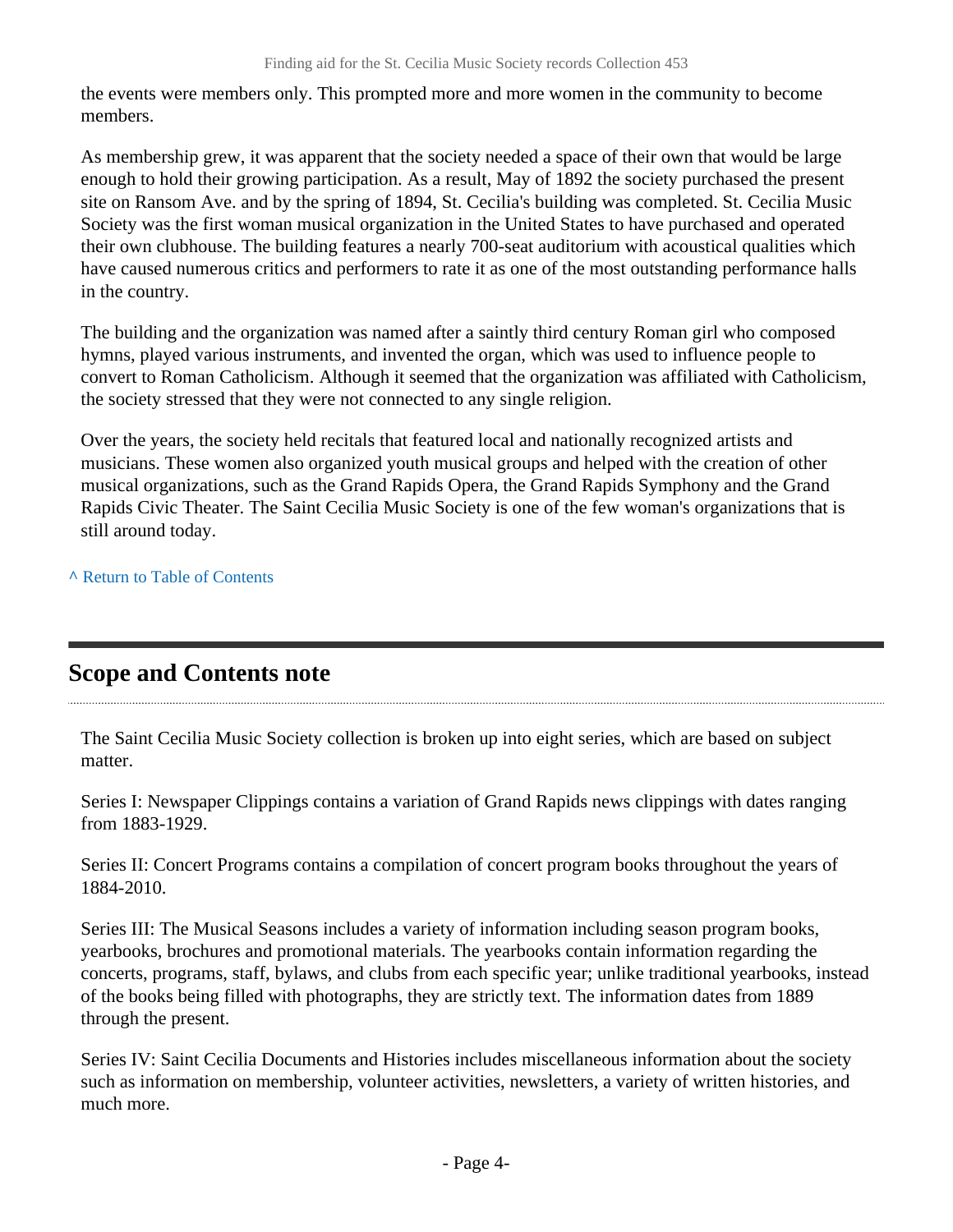Series V: Saint Cecilia Musical Programs and Performers is a series about performers, milestones, and the Saint Cecilia Society School of Music.

Series VI: Saint Cecilia Society Scrapbooks. Comprised of full and partial scrapbooks from members and society employees. Most are filled with newspaper clippings; one is a photographic album of past presidents. Some scrapbooks in this series are filled with mulitple years' worth of musical programs. Includes scrapbooks dedicated to the Saint Cecilia Society Junior Members as well.

Series VII: Saint Cecilia Society Board Minutes. Comprised of ledger books of board minutes from SCS meetings.

Series VIII: Saint Cecilia Society Miscellaneous Documents. This series consists of miscellaneous documents ranging from mortgage deeds to financial ledgers to songbooks and musical society information on places other than Saint Cecilia.

**^** [Return to Table of Contents](#page-1-0)

### <span id="page-4-0"></span>**Administrative Information**

### **Publication Statement**

Grand Rapids Public Library, Grand Rapids History and Special Collections Department

111 Library Street NE Grand Rapids, Michigan 49503 [localhis@grpl.org](mailto:localhis@grpl.org) URL:<http://www.grpl.org>

### **Immediate Source of Acquisition**

Gift of St. Cecilia Society [2015.029] [2016.034]

**^** [Return to Table of Contents](#page-1-0)

### <span id="page-4-1"></span>**Controlled Access Headings**

- Music -- Michigan -- Grand Rapids
- Music -- Societies, etc.
- Musicians -- Michigan -- Grand Rapids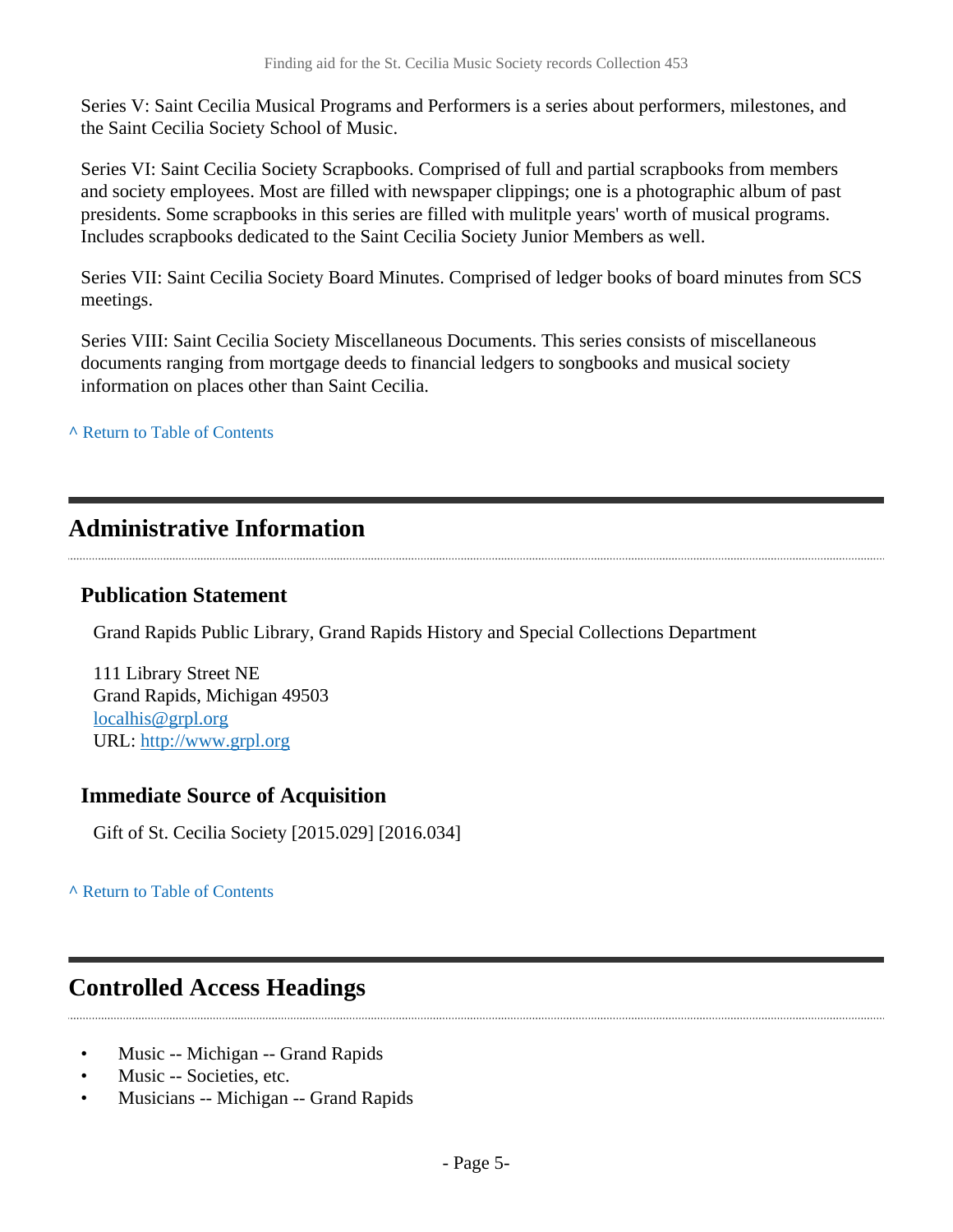# <span id="page-5-0"></span>**Collection Inventory**

## <span id="page-5-1"></span>**Newspaper Clippings, 1883-2014**

| <b>Title/Description</b>                   | <b>Instances</b> |                     |
|--------------------------------------------|------------------|---------------------|
| News Clippings, 1883-1891                  | Box 1            | Folder 1            |
| News Clippings 1892, 1892                  | Box 1            | Folder <sub>2</sub> |
| News Clippings 1893, 1893                  | Box 1            | Folder 3            |
| News Clippings 1894, 1894                  | Box 1            | Folder 4            |
| News Clippings 1899, 1899                  | Box 1            | Folder 5            |
| News Clippings Early 1900s, Early 1900s    | Box 1            | Folder 6            |
| News Clippings 1908, May-June 1908         | Box 1            | Folder <sub>7</sub> |
| News Clippings 1909, 1909                  | Box 1            | Folder <sub>8</sub> |
| News Clippings 1911, February 14, 1911     | Box 1            | Folder 9            |
| News Clippings 1912, 1912                  | Box 1            | Folder 10           |
| News Clippings 1913, March, October 1913   | Box 1            | Folder 11           |
| News Clippings 1918, 1918                  | Box 1            | Folder 12           |
| News Clippings 1919, February 1919         | Box 1            | Folder 13           |
| News Clippings 1922, 1922                  | Box 1            | Folder 14           |
| News Clippings, January, October 1926      | Box 1            | Folder 15           |
| News Clippings 1927, January 1927          | Box 1            | Folder 16           |
| News Clippings 1928, 1928                  | Box 1            | Folder 17           |
| News Clippings 1929, December 1929         | Box 1            | Folder 18           |
| News Clippings 1931, December 1931         | Box 2            | Folder 1            |
| News Clippings 1933, October-November 1933 | Box 2            | Folder <sub>2</sub> |
| News Clippings 1934, January-December 1934 | Box 2            | Folder 3            |
| News Clippings 1935, January-March 1935    | Box 2            | Folder 4            |
| News Clippings 1936, April 28, 1936        | Box 2            | Folder 5            |
| News Clippings 1937, January, May 1937     | Box 2            | Folder 6            |
| News Clippings 1938, November 1938         | Box 2            | Folder <sub>7</sub> |
| News Clippings 1940, 1940                  | Box 2            | Folder <sub>8</sub> |
| News Clippings 1941, 1941                  | Box 2            | Folder 9            |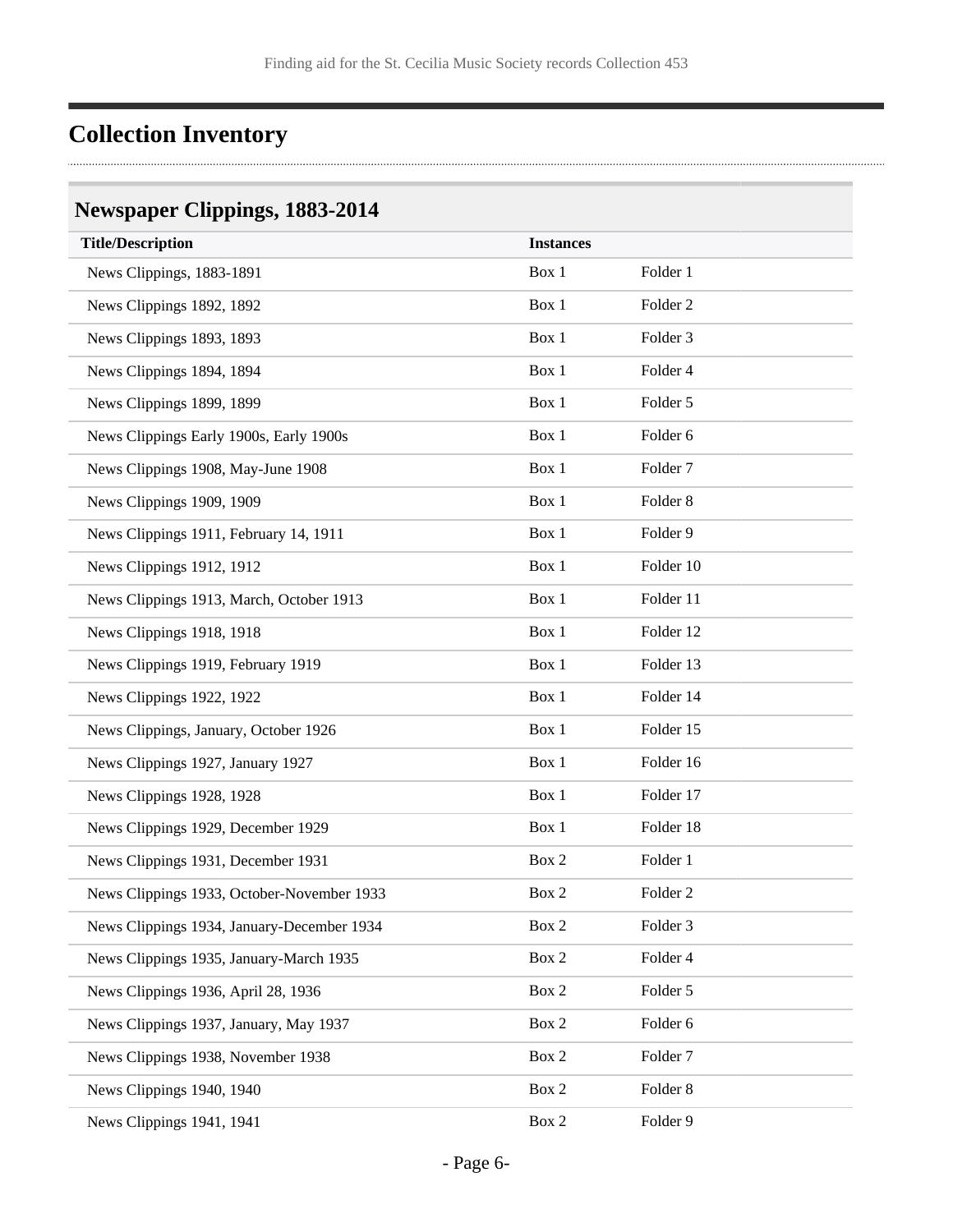| News Clippings 1942, April 26, 1942                | Box 2 | Folder 10            |
|----------------------------------------------------|-------|----------------------|
| News Clippings 1943, November 7, 1943              | Box 2 | Folder 11            |
| News Clippings 1944, October-December 1944         | Box 2 | Folder 12            |
| News Clippings 1945, January-November 1945         | Box 2 | Folder 13            |
| News Clippings 1946, January-November 1946         | Box 2 | Folder 14            |
| News Clippings 1947, January-October 1947          | Box 2 | Folder 15            |
| News Clippings 1948, January-August 1948           | Box 2 | Folder 16            |
| News Clippings 1949, March, April 1949             | Box 2 | Folder 17            |
| News Clippings 1951, 1951                          | Box 2 | Folder 18            |
| News Clippings 1953, 1953                          | Box 2 | Folder 19            |
| News Clippings 1954, December 1954                 | Box 2 | Folder <sub>20</sub> |
| News Clippings 1955, 1955                          | Box 2 | Folder 21            |
| News Clippings 1956, April 1956                    | Box 2 | Folder <sub>22</sub> |
| News Clippings 1957, November 1957                 | Box 2 | Folder <sub>23</sub> |
| News Clippings 1958, September-October 1958        | Box 2 | Folder 24            |
| News Clippings 1959, April, September 1959         | Box 2 | Folder <sub>25</sub> |
| News Clippings 1960, March-April 1960              | Box 2 | Folder <sub>26</sub> |
| News Clippings 1961, February, April, October 1961 | Box 2 | Folder 27            |
| News Clippings 1962, February, June 1962           | Box 2 | Folder <sub>28</sub> |
| News Clippings 1963, September 1963                | Box 2 | Folder 29            |
| News Clippings 1964, November 1964                 | Box 2 | Folder 30            |
| News Clippings 1965, January-May, November 1965    | Box 2 | Folder 31            |
| News Clippings 1966, April 1966                    | Box 2 | Folder 32            |
| News Clippings 1967, November 1967                 | Box 2 | Folder 33            |
| News Clippings 1968, 1968                          | Box 2 | Folder 34            |
| News Clippings 1969, 1969                          | Box 2 | Folder 35            |
| News Clippings 1970, October 1970                  | Box 2 | Folder 36            |
| News Clippings 1971, February, May 1971            | Box 2 | Folder 37            |
| News Clippings 1972, 1972                          | Box 2 | Folder 38            |
| News Clippings 1973, January-September 1973        | Box 2 | Folder 39            |
| News Clippings 1974, September 1974                | Box 2 | Folder 40            |
| News Clippings 1975, 1975                          | Box 2 | Folder 41            |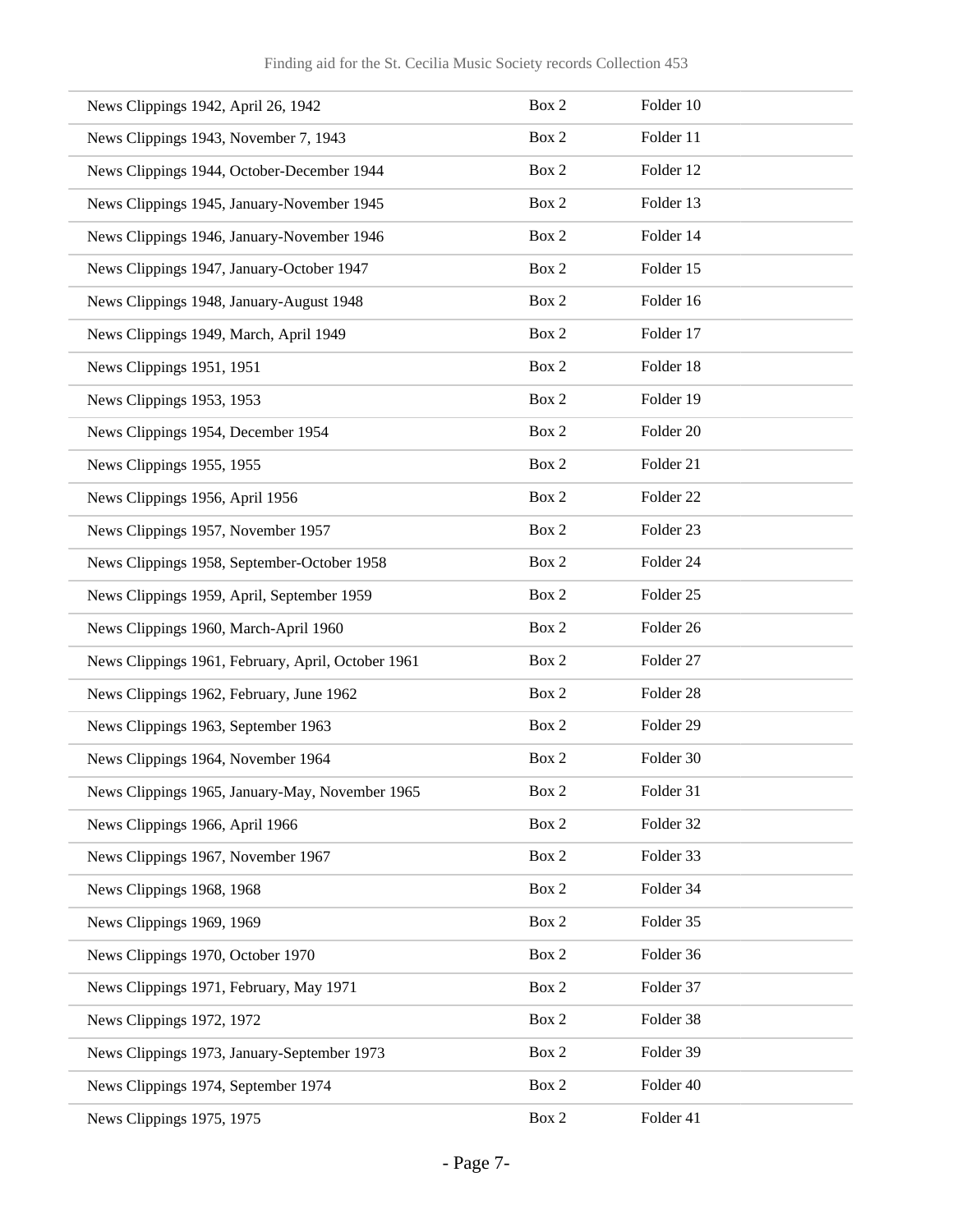| News Clippings 1976, January-September 1976          | Box 2 | Folder 42           |
|------------------------------------------------------|-------|---------------------|
| News Clippings 1977, April-November 1977             | Box 2 | Folder 43           |
| News Clippings 1978, March, September-November 1978  | Box 2 | Folder 44           |
| News Clippings 1979, April-May, August-November 1979 | Box 2 | Folder 45           |
| News Clippings 1980, May-August 1980                 | Box 2 | Folder 46           |
| News Clippings 1981, January-November 1981           | Box 2 | Folder 47           |
| News Clippings 1982, May, September 1982             | Box 2 | Folder 48           |
| News Clippings 1983, 1983                            | Box 2 | Folder 49           |
| News Clippings 1984, January-November 1984           | Box 2 | Folder 50           |
| News Clippings 1985, January-December 1985           | Box 2 | Folder 51           |
| News Clippings 1986, 1986                            | Box 2 | Folder 52           |
| News Clippings 1987, 1987                            | Box 2 | Folder 53           |
| News Clippings 1988, 1988                            | Box 2 | Folder 54           |
| News Clippings 1989, 1989                            | Box 2 | Folder 55           |
| News Clippings 1990, January-December 1990           | Box 3 | Folder 1            |
| News Clippings 1991, January-December 1991           | Box 3 | Folder <sub>2</sub> |
| News Clippings 1992, January 1992                    | Box 3 | Folder 3            |
| News Clippings 1993, January-December 1993           | Box 3 | Folder 4            |
| News Clippings 1994, January-December 1994           | Box 3 | Folder 5            |
| News Clippings 1995, January-December 1995           | Box 3 | Folder 6            |
| News Clippings 1996, January-December 1996           | Box 3 | Folder <sub>7</sub> |
| News Clippings 1997, January-December 1997           | Box 3 | Folder 8            |
| News Clippings 1998, January-September 1998          | Box 3 | Folder 9            |
| News Clippings 1999, 1999                            | Box 3 | Folder 10           |
| News Clippings 2000, 2000                            | Box 3 | Folder 11           |
| News Clippings 2001, 2001                            | Box 3 | Folder 12           |
| News Clippings 2002, 2002                            | Box 3 | Folder 13           |
| News Clippings 2003, 2003                            | Box 3 | Folder 14           |
| News Clippings 2004, 2004                            | Box 3 | Folder 15           |
| News Clippings 2005, 2005                            | Box 3 | Folder 16           |
| News Clippings 2006, 2006                            | Box 3 | Folder 17           |
| News Clippings 2007, 2007                            | Box 3 | Folder 18           |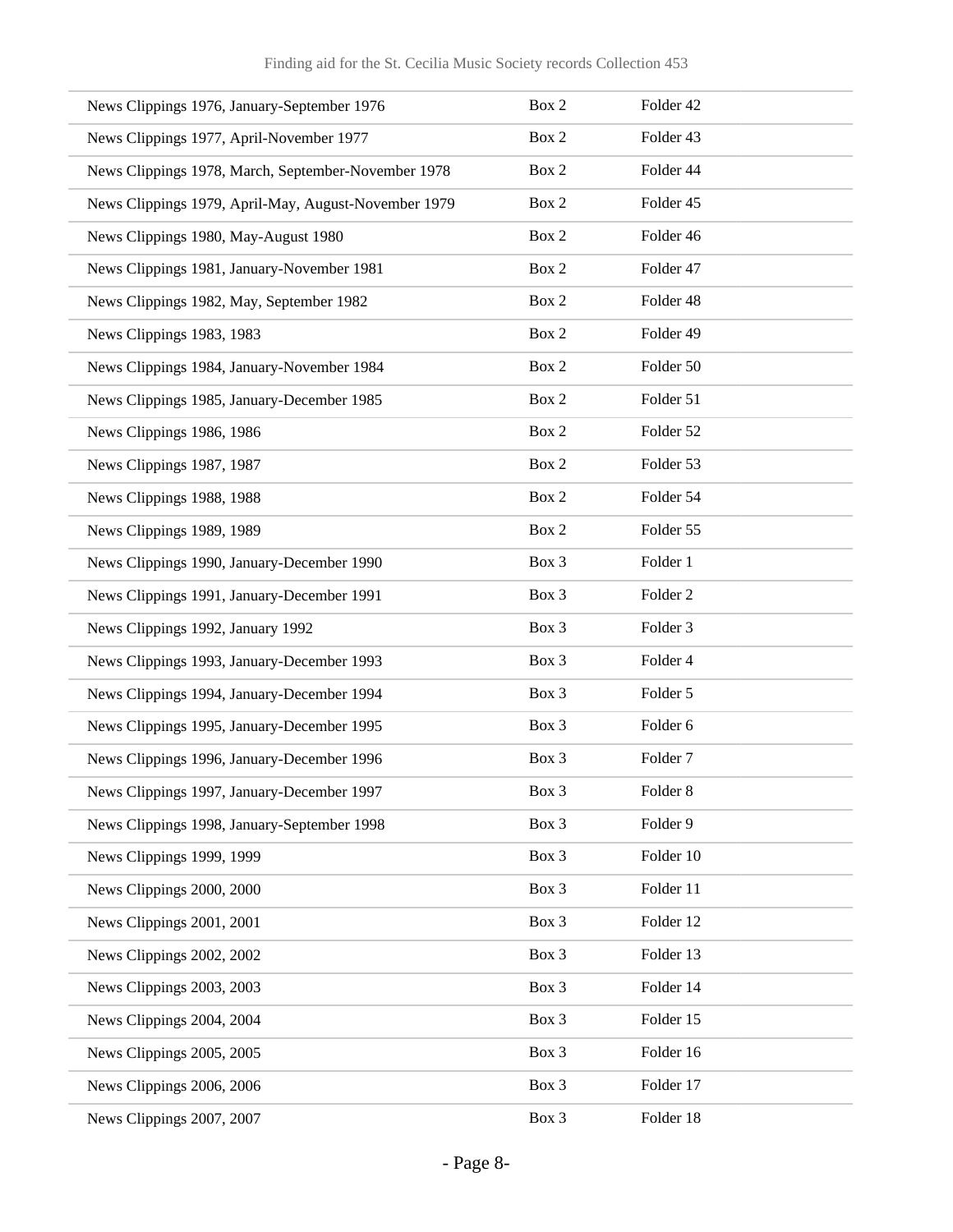| News Clippings 2008, 2008                    | Box 3         | Folder 19            |
|----------------------------------------------|---------------|----------------------|
| News Clippings 2009, 2009                    | Box 3         | Folder 20            |
| News Clippings 2010, 2010                    | $Box\ 3$      | Folder 21            |
| News Clippings Undated, no date              | Box 3         | Folder <sub>22</sub> |
| News Clippings 2011, 2011                    | Box 4         | Folder 1             |
| News Clippings 2012, 2012                    | Box 4         | Folder <sub>2</sub>  |
| News Clippings 2013, 2013                    | Box 4         | Folder <sub>3</sub>  |
| News Clippings 2014, 2014                    | Box 4         | Folder 4             |
| Various News Clippings, 1894-1908            | Box 4         | Folder 5             |
| News Clippings, Ned Colby's scrapbook, 1940s | <b>Box 49</b> | <b>Box 49</b>        |
| News Clippings, 1930-1945                    | Box 50        | Box 50               |
| News Clippings, 1930-1934                    | <b>Box 50</b> | object<br>scrapbook  |
| News Clippings, 1933-1945                    | <b>Box 50</b> | object<br>scrapbook  |
| News Clippings, 1936-1939                    | <b>Box 51</b> | <b>Box 51</b>        |
| News Clippings, Oct 1936--Apr 1937           | <b>Box 51</b> | object<br>scrapbook  |
| News Clippings, Oct 1937--May 1938           | <b>Box 51</b> | object<br>scrapbook  |
| News Clippings, Oct 1938--Feb 1939           | <b>Box 51</b> | object<br>scrapbook  |
| News Clippings, 1938-1942                    | <b>Box 52</b> | <b>Box 52</b>        |
| News Clippings, 1938-1941                    | <b>Box 52</b> | object<br>scrapbook  |
| News Clippings, 1941-1942                    | <b>Box 52</b> | object<br>scrapbook  |
| News Clippings, originals                    | <b>Box 41</b> | <b>Box 41</b>        |

# <span id="page-8-0"></span>**Concert programs, 1884-2010**

| <b>Title/Description</b>                     | <b>Instances</b> |                     |
|----------------------------------------------|------------------|---------------------|
| Concert Programs 1884-1894 copies, 1884-1894 | Box 5            | Folder 1            |
| Concert Programs 1886-1889, 1886-1889        | Box 5            | Folder <sub>2</sub> |
| Concert Programs 1890, 1890                  | Box 5            | Folder 3            |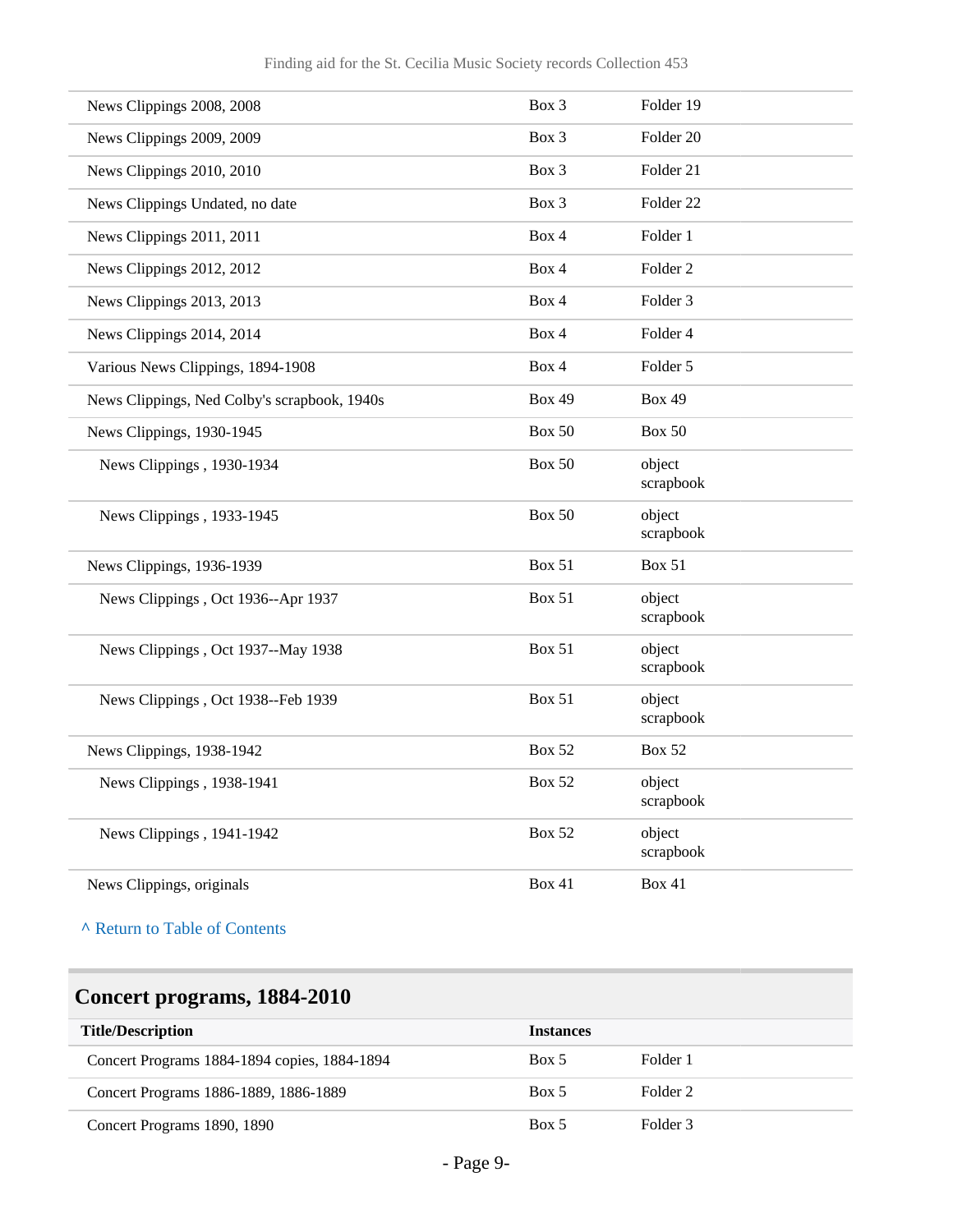| Concert Programs 1891-1895, 1891-1895 | Box 5 | Folder 4             |
|---------------------------------------|-------|----------------------|
| 1894 Building Dedication, 1894        | Box 5 | Folder 5             |
| Concert Programs 1896-1900, 1896-1900 | Box 5 | Folder 6             |
| Concert Programs 1901-1905, 1901-1905 | Box 5 | Folder <sub>7</sub>  |
| Concert Programs 1906-1910, 1906-1910 | Box 5 | Folder <sub>8</sub>  |
| Concert Programs 1911-1915, 1911-1915 | Box 5 | Folder 9             |
| Concert Programs 1916-1920, 1916-1920 | Box 5 | Folder 10            |
| Concert Programs 1921-1922, 1921-1922 | Box 5 | Folder 11            |
| Concert Programs 1923-1925, 1923-1925 | Box 5 | Folder 12            |
| Concert Programs 1926-1929, 1926-1929 | Box 5 | Folder 13            |
| Concert Programs 1930-1935, 1930-1935 | Box 5 | Folder 14            |
| Concert Programs 1936-1939, 1936-1939 | Box 5 | Folder 15            |
| Concert Programs 1940-1945, 1940-1945 | Box 5 | Folder 16            |
| Concert Programs 1946-1949, 1946-1949 | Box 5 | Folder 17            |
| Concert Programs 1950-1955, 1950-1955 | Box 5 | Folder 18            |
| Concert Programs 1956-1959, 1956-1959 | Box 5 | Folder 19            |
| Concert Programs 1960, 1960           | Box 5 | Folder 20            |
| Concert programs 1961, 1961           | Box 5 | Folder 21            |
| Concert Programs 1962, 1962           | Box 5 | Folder <sub>22</sub> |
| Concert Programs 1963, 1963           | Box 5 | Folder 23            |
| Concert Programs 1964, 1964           | Box 5 | Folder 24            |
| Concert Programs 1965-1969, 1965-1969 | Box 6 | Folder 1             |
| Concert Programs 1970, 1970           | Box 6 | Folder <sub>2</sub>  |
| Concert programs 1971, 1971           | Box 6 | Folder <sub>3</sub>  |
| Concert Programs 1972, 1972           | Box 6 | Folder 4             |
| Concert Programs 1973, 1973           | Box 6 | Folder 5             |
| Concert Programs 1974, 1974           | Box 6 | Folder 6             |
| Concert Programs 1975, 1975           | Box 6 | Folder <sub>7</sub>  |
| Concert Programs 1976, 1976           | Box 6 | Folder 8             |
| Concert programs 1977, 1977           | Box 6 | Folder 9             |
| Concert Programs 1978, 1978           | Box 6 | Folder 10            |
| Concert Programs 1979, 1979           | Box 6 | Folder 11            |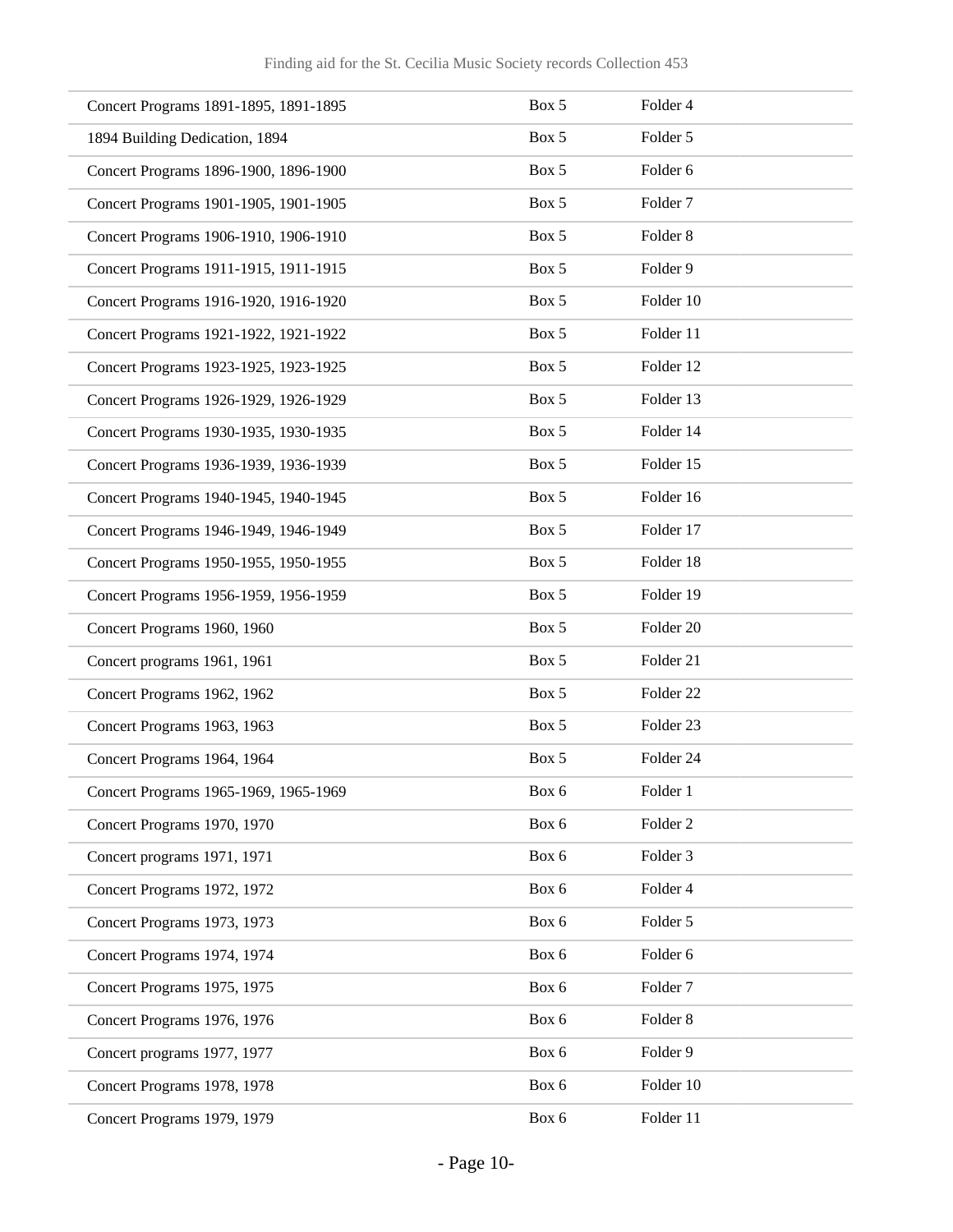| Concert Programs 1980, 1980                | Box 6    | Folder 12           |
|--------------------------------------------|----------|---------------------|
| Concert Programs 1981, 1981                | Box 6    | Folder 13           |
| Concert Programs 1982, 1982                | Box 6    | Folder 14           |
| Concert Programs 1983, 1983                | Box 6    | Folder 15           |
| Concert Programs 1984, 1984                | Box 6    | Folder 16           |
| Concert Programs 1985, 1985                | Box 6    | Folder 17           |
| Concert Programs 1986, 1986                | Box 6    | Folder 18           |
| Concert Programs 1987, 1987                | Box 7    | Folder 1            |
| Concert Programs 1988, 1988                | Box 7    | Folder <sub>2</sub> |
| Concert Programs 1989, 1989                | Box 7    | Folder <sub>3</sub> |
| Concert Programs 1990, 1990                | Box 7    | Folder 4            |
| Concert Programs 1991, 1991                | Box 7    | Folder 5            |
| Concert Programs 1992, 1992                | Box 7    | Folder 6            |
| Concert Programs 1993, 1993                | Box 7    | Folder <sub>7</sub> |
| Concert Programs 1994, 1994                | Box 7    | Folder <sub>8</sub> |
| Concert Programs 1995, 1995                | Box 7    | Folder 9            |
| Concert Programs 1996, 1996                | Box 7    | Folder 10           |
| Concert Programs 1997, 1997                | Box 7    | Folder 11           |
| Concert Programs 1998, 1998                | Box 7    | Folder 12           |
| Concert Programs 1999, 1999                | Box 7    | Folder 13           |
| Concert programs 2000, 2000                | Box 7    | Folder 14           |
| Concert Programs 2001, 2001                | Box 7    | Folder 15           |
| Concert programs 2002, 2002                | Box 7    | Folder 16           |
| Concert Programs 2003, 2003                | Box 7    | Folder 17           |
| Concert Programs 2004, 2004                | Box 7    | Folder 18           |
| Concert Programs 2005, 2005                | Box 7    | Folder 19           |
| Concert Programs 2006, 2006                | Box 8    | Folder 1            |
| Concert Programs 2007, 2007                | Box 8    | Folder <sub>2</sub> |
| Concert Programs 2008, 2008                | Box 8    | Folder 3            |
| Concert Programs 2009-2010, 2009-2010      | Box 8    | Folder 4            |
| Concert Programs Undated Programs, no date | Box 8    | Folder 5            |
| Artprize 2011, 2011                        | Box $10$ | Folder 1            |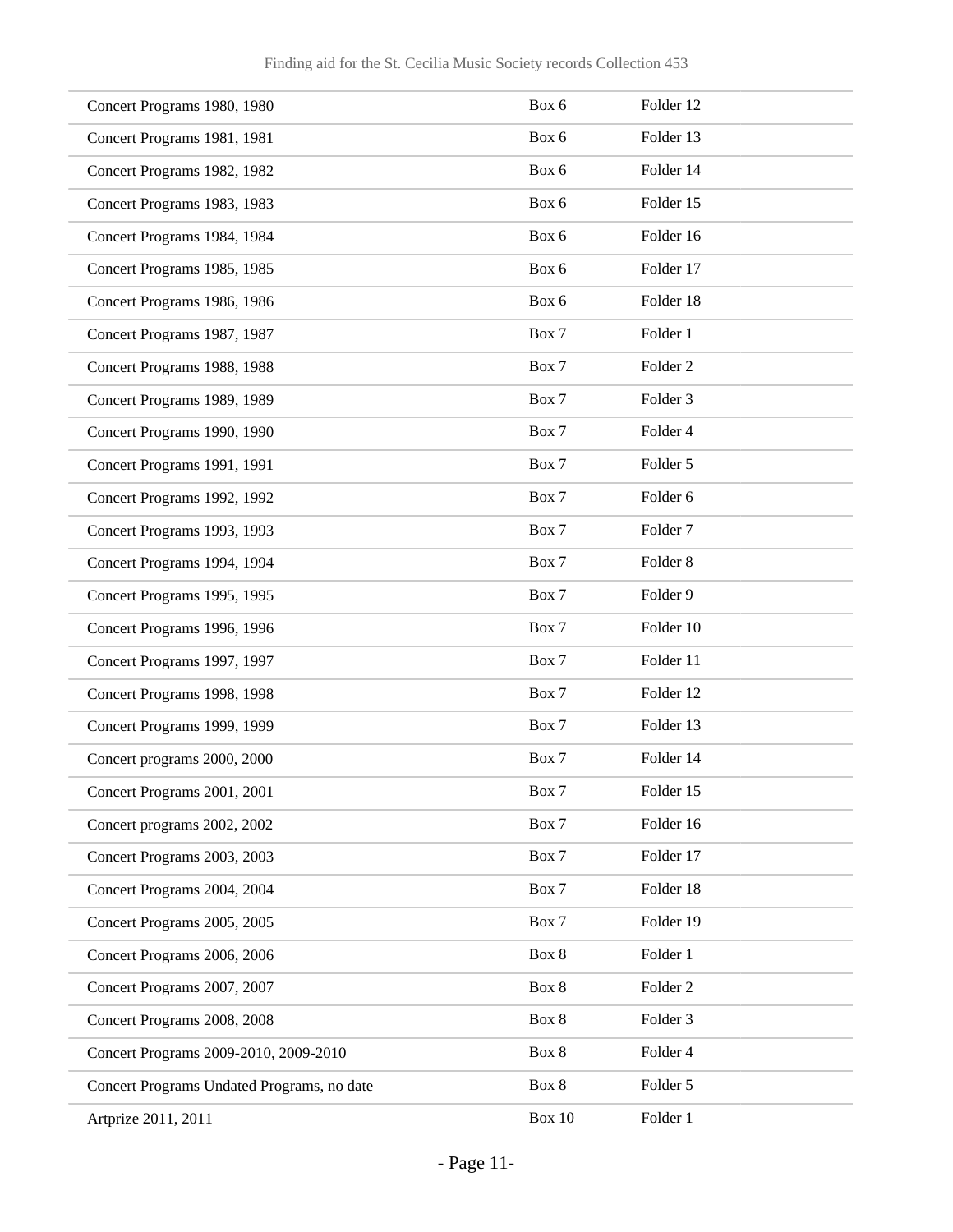| Artprize 2012, 2012                                                            | Box $10$      | Folder <sub>2</sub>  |
|--------------------------------------------------------------------------------|---------------|----------------------|
| Artprize 2013, 2013                                                            | Box 10        | Folder <sub>3</sub>  |
| Chuck Royce birthday party/photographs January 20th, 1999,<br>January 20, 1999 | Box $10$      | Folder 4             |
| Royce luncheon 4/15/09, April 15, 2009                                         | Box 10        | Folder 5             |
| VanKuiken luncheon 4/13/10, April 13, 2010                                     | Box 10        | Folder <sub>6</sub>  |
| 2009 Wine tasting auction with Martha's Vineyard, 2009                         | Box 10        | Folder <sub>7</sub>  |
| Great Artist auction 2012, 2012                                                | Box 10        | Folder <sub>8</sub>  |
| Artstrings, 2003-2004                                                          | Box 10        | Folder 9             |
| Musique de l'Amour 2/14/10, February 14, 2010                                  | Box 10        | Folder 10            |
| Auction brochures/promotional materials 2001-2005, 2001-2005                   | Box 10        | Folder 11            |
| Country Sonata photographs 2005-2006, 2005-2006                                | Box 10        | Folder 12            |
| Christmas Tour of Homes, 1974-1994                                             | Box 10        | Folder 13            |
| Valentine dinner 1986-1987, 1986-1987                                          | Box 10        | Folder 14            |
| Play-A-Thon 1980s, 1980s                                                       | Box 10        | Folder 15            |
| Art Sale, 1990s?, 1990s?                                                       | Box 10        | Folder 16            |
| Miscellaneous fundraisers/events promotional materials and<br>brochures        | Box 10        | Folder 17            |
| Sweet Music Cafe/World Music Cafe brochures, 2001-2008                         | Box 10        | Folder 18            |
| Arts Jam, 2005                                                                 | Box 10        | Folder 19            |
| 1988 Symposium - medical problems and the performing arts,<br>1988             | Box 10        | Folder 20            |
| Fine Arts Symposium October 16-17, 1986, October 16-17, 1986                   | Box $10$      | Folder 21            |
| Friday morning seminars, 1991                                                  | <b>Box 10</b> | Folder <sub>22</sub> |
| Youth Choir information/history                                                | <b>Box 10</b> | Folder 23            |
| Youth Choir concert programs 1974-1995, 1974-1995                              | Box 10        | Folder 24            |
| Youth Choir concert programs 1996-2008, 1996-2008                              | Box 10        | Folder 25            |
| Youth Choir news clippings/photographs                                         | Box 10        | Folder 26            |
| Youth Choir concert programs undated, undated                                  | <b>Box 10</b> | Folder 27            |
| SCMC Yough Choirs assorted photos                                              | <b>Box 10</b> | Folder 28            |
| Bach Chorale - concert programs/news clippings/photographs,<br>1998-2005       | <b>Box 10</b> | Folder 29            |
| Bach's lunch concert programs 1988-2002, 1988-2002                             | <b>Box 10</b> | Folder 30            |
| 8 piano concert history 1940-2001, 1940-2001                                   | <b>Box 10</b> | Folder 31            |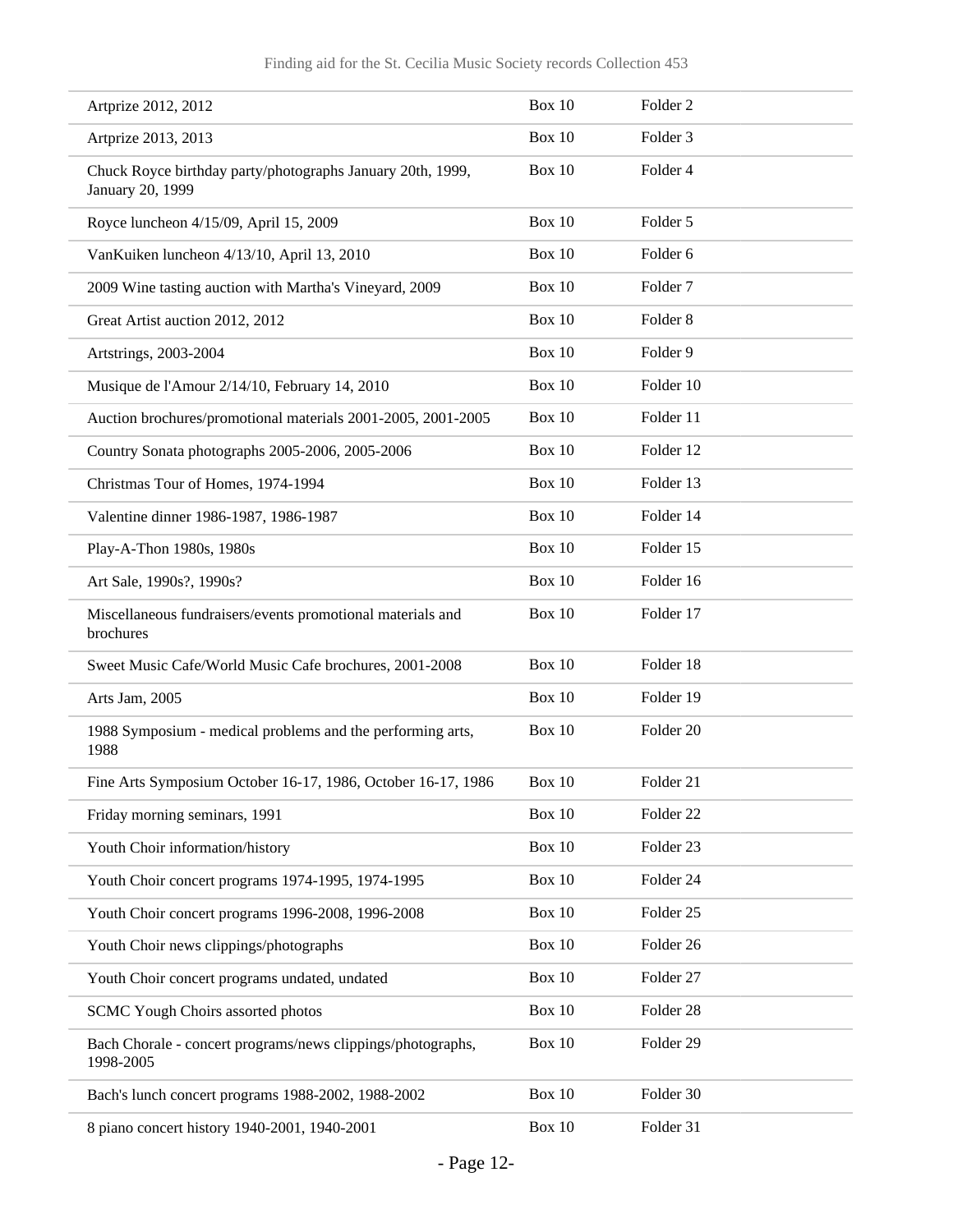| 8 piano concert programs/news clippings/photos, 1940-2004                                             | Box 10 | Folder 32            |
|-------------------------------------------------------------------------------------------------------|--------|----------------------|
| Classical jazz in a classical setting 1987/1988-1994/1995,<br>1987-1995                               | Box 10 | Folder 33            |
| Musicians showcase, 1995; 1997                                                                        | Box 10 | Folder 34            |
| St. Cecilia's women's chorus 1940s-1950s committee reports/news<br>clippings/photographs, 1940s-1950s | Box 10 | Folder 35            |
| Grand Rapids adult chamber choir - photographs, 1980-1981                                             | Box 10 | Folder 36            |
| Beyond the notes/miscellaneous adult education programs<br>2000-2003, 2000-2003                       | Box 10 | Folder 37            |
| New Horizons concert programs 1999-2009, 1999-2009                                                    | Box 10 | Folder <sub>38</sub> |
| New Horizons band photographs                                                                         | Box 10 | Folder 39            |
| New Horizons departure                                                                                | Box 10 | Folder 40            |
| SCMC "What is a Symphony?" 1913, 1913                                                                 | Box 10 | Folder 41            |
| SCMC cookbook 1909-1910, 1909-1910                                                                    | Box 10 | Folder <sub>42</sub> |
| SCMC "A Calander for all Seasons"                                                                     | Box 10 | Folder 43            |

## <span id="page-12-0"></span>**The Musical Seasons, 1889-2014**

| <b>Title/Description</b>             | <b>Instances</b> |                     |
|--------------------------------------|------------------|---------------------|
| Outline of work 1897-1912, 1897-1912 | Box 13           | Folder 1            |
| Yearbook 1889-1900, 1889-1900        | <b>Box 13</b>    | Folder <sub>2</sub> |
| Yearbook 1892-1893, 1892-1893        | Box 13           | Folder 3            |
| Yearbook 1893-1895, 1893-1895        | Box 13           | Folder 4            |
| Yearbook 1895-1896, 1895-1896        | Box 13           | Folder 5            |
| Yearbook 1896-1897, 1896-1897        | <b>Box 13</b>    | Folder 6            |
| Yearbook 1899-1900, 1899-1900        | Box 13           | Folder <sub>7</sub> |
| Yearbook 1903-1904, 1903-1904        | <b>Box 13</b>    | Folder <sub>8</sub> |
| Yearbook 1907-1908, 1907-1908        | Box 13           | Folder 9            |
| Yearbook 1908-1909, 1908-1909        | Box 13           | Folder 10           |
| Yearbook 1912-1913, 1912-1913        | <b>Box 13</b>    | Folder 11           |
| Yearbook 1914-1915, 1914-1915        | Box 13           | Folder 12           |
| Yearbook 1915-1916, 1915-1916        | Box 13           | Folder 13           |
| Yearbook 1916-1917, 1916-1917        | Box 13           | Folder 14           |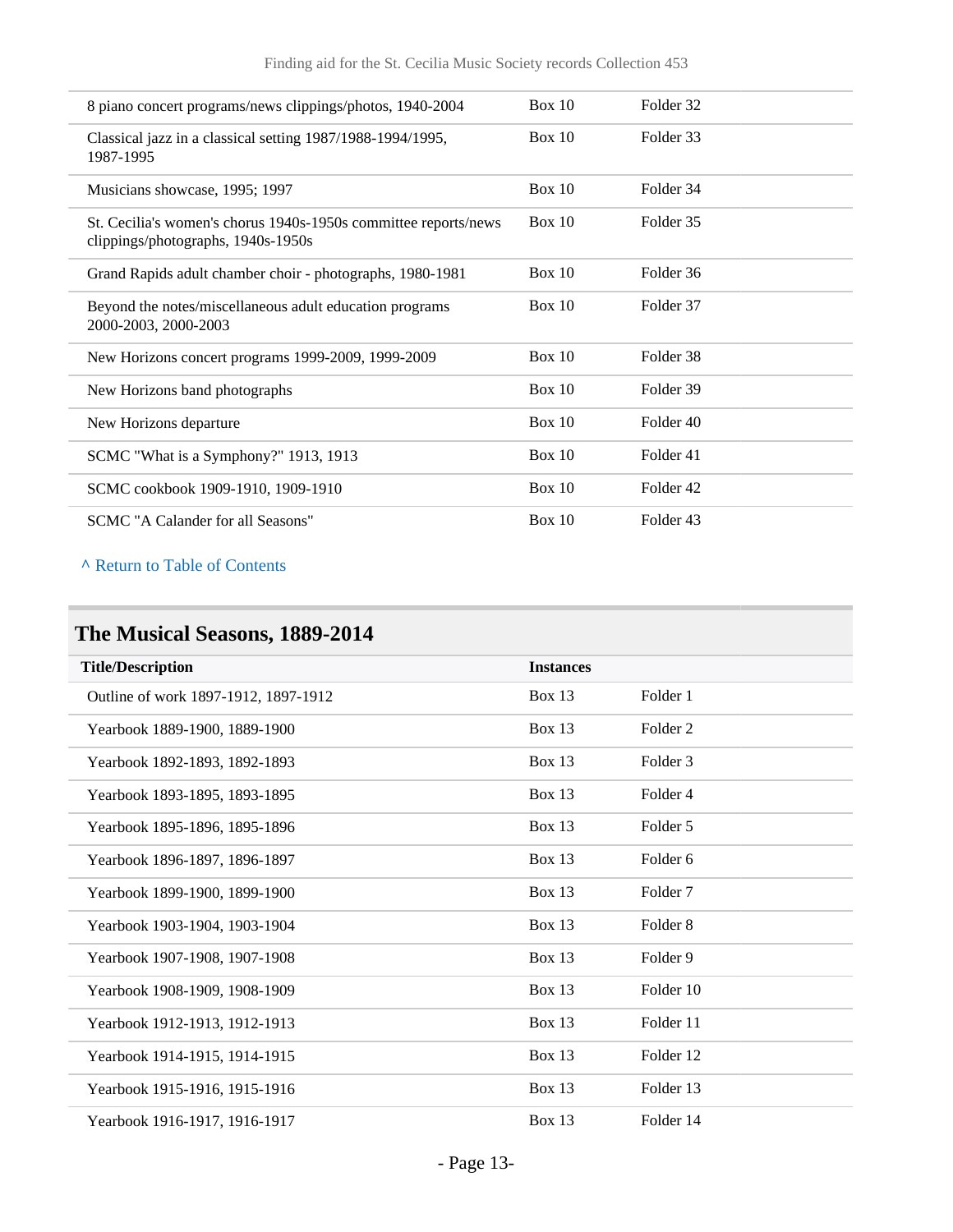| Yearbook 1917-1918, 1917-1918 | Box 13        | Folder 15            |
|-------------------------------|---------------|----------------------|
| Yearbook 1918-1919, 1918-1919 | Box 13        | Folder 16            |
| Yearbook 1919-1920, 1919-1920 | Box 13        | Folder 17            |
| Yearbook 1920-1921, 1920-1921 | Box 13        | Folder 18            |
| Yearbook 1921-1922, 1921-1922 | Box 13        | Folder 19            |
| Yearbook 1922-1923, 1922-1923 | Box 13        | Folder <sub>20</sub> |
| Yearbook 1923-1924, 1923-1924 | <b>Box 13</b> | Folder 21            |
| Yearbook 1924-1925, 1924-1925 | Box 13        | Folder <sub>22</sub> |
| Yearbook 1925-1926, 1925-1926 | Box 13        | Folder <sub>23</sub> |
| Yearbook 1926-1927, 1926-1927 | Box 13        | Folder 24            |
| Yearbook 1927-1928, 1927-1928 | Box 13        | Folder <sub>25</sub> |
| Yearbook 1928-1929, 1928-1929 | Box 13        | Folder 26            |
| Yearbook 1929-1930, 1929-1930 | Box 13        | Folder 27            |
| Yearbook 1930-1931, 1930-1931 | Box 13        | Folder <sub>28</sub> |
| Yearbook 1931-1932, 1931-1932 | Box 13        | Folder 29            |
| Yearbook 1932-1933, 1932-1933 | Box 13        | Folder 30            |
| Yearbook 1935-1936, 1935-1936 | Box 13        | Folder 31            |
| Yearbook 1936-1937, 1936-1937 | Box 13        | Folder 32            |
| Yearbook 1937-1938, 1937-1938 | Box 13        | Folder 33            |
| Yearbook 1938-1939, 1938-1939 | Box 13        | Folder 34            |
| Yearbook 1939-1940, 1939-1940 | Box 13        | Folder 35            |
| Yearbook 1940-1941, 1940-1941 | Box 13        | Folder 36            |
| Yearbook 1941-1942, 1941-1942 | Box 13        | Folder 37            |
| Yearbook 1942-1943, 1942-1943 | Box 13        | Folder 38            |
| Yearbook 1943-1944, 1943-1944 | Box 13        | Folder 39            |
| Yearbook 1944-1945, 1944-1945 | Box 13        | Folder 40            |
| Yearbook 1945-1946, 1945-1946 | Box 13        | Folder 41            |
| Yearbook 1946-1947, 1946-1947 | Box 13        | Folder 42            |
| Yearbook 1947-1948, 1947-1948 | Box 13        | Folder 43            |
| Yearbook 1948-1949, 1948-1949 | Box 13        | Folder 44            |
| Yearbook 1949-1950, 1949-1950 | Box 13        | Folder 45            |
| Yearbook 1950-1951, 1950-1951 | Box 13        | Folder 46            |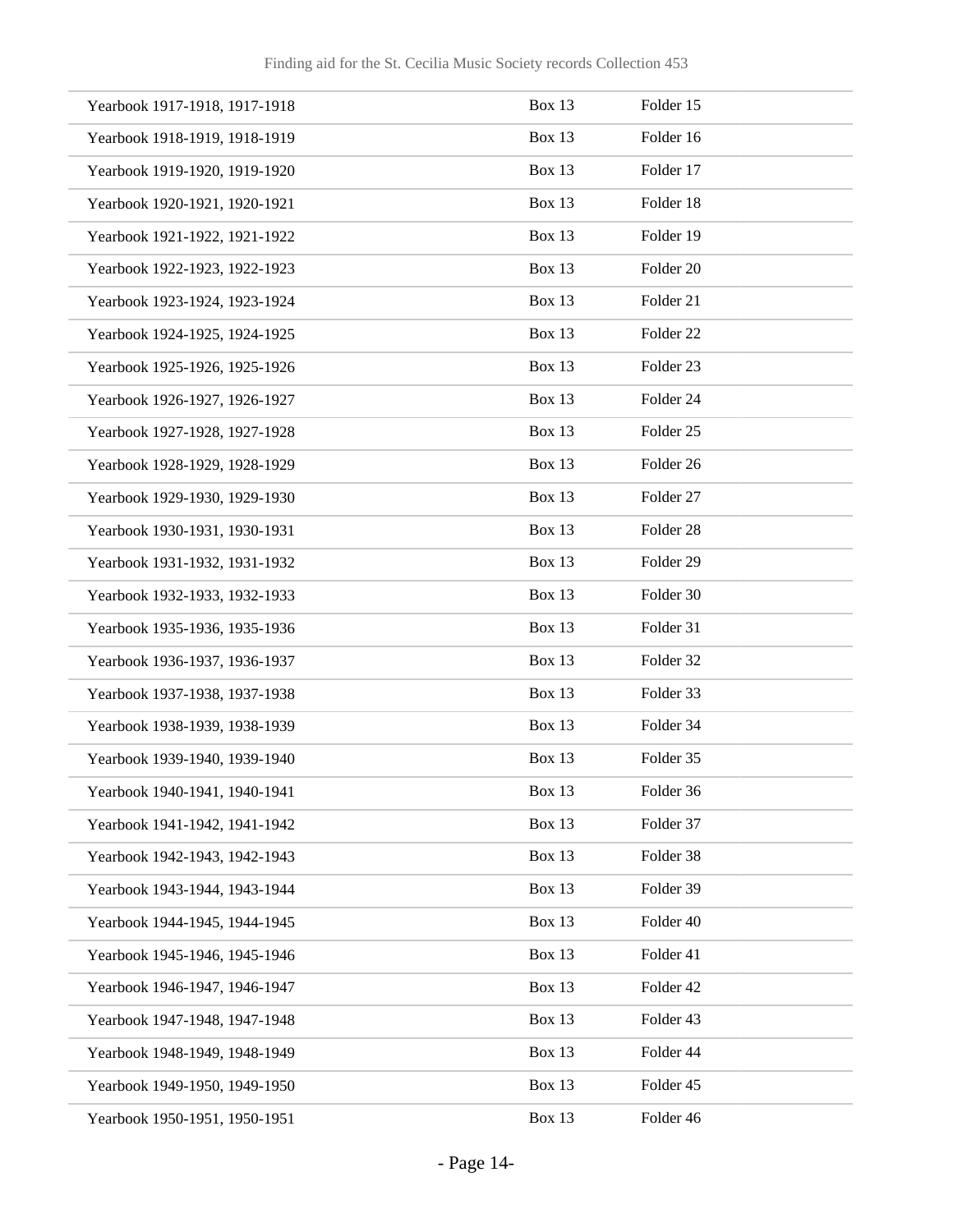| Yearbook 1951-1952, 1951-1952         | Box 13        | Folder 47            |
|---------------------------------------|---------------|----------------------|
| Yearbook 1952-1953, 1952-1953         | Box 13        | Folder 48            |
| Yearbook November 1960, November 1960 | <b>Box 13</b> | Folder 49            |
| Yearbook 1961-1962, 1961-1962         | Box 13        | Folder 50            |
| Yearbook 1962-1963, 1962-1963         | Box 13        | Folder 51            |
| Yearbook 1963-1964, 1963-1964         | Box 13        | Folder 52            |
| Yearbook 1964-1965, 1964-1965         | Box 13        | Folder 53            |
| Yearbook 1965-1966, 1965-1966         | Box 13        | Folder 54            |
| Yearbook 1966-1967, 1966-1967         | Box 13        | Folder 55            |
| Yearbook 1967-1968, 1967-1968         | Box 13        | Folder 56            |
| Yearbook 1968-1969, 1968-1969         | <b>Box 13</b> | Folder 57            |
| Yearbook 1969-1970, 1969-1970         | Box 13        | Folder 58            |
| Yearbook 1970-1971, 1970-1971         | Box 13        | Folder 59            |
| Yearbook 1971-1972, 1971-1972         | Box 13        | Folder <sub>60</sub> |
| Yearbook 1972-1973, 1972-1973         | Box 13        | Folder 61            |
| Yearbook 1973-1974, 1973-1974         | Box 13        | Folder <sub>62</sub> |
| Yearbook 1974-1975, 1974-1975         | Box 13        | Folder <sub>63</sub> |
| Yearbook 1975-1976, 1975-1976         | Box 13        | Folder 64            |
| Yearbook 1976-1977, 1976-1977         | <b>Box 13</b> | Folder <sub>65</sub> |
| Yearbook 1977-1978, 1977-1978         | Box 13        | Folder 66            |
| Yearbook 1978-1979, 1978-1979         | Box 13        | Folder 67            |
| Yearbook 1979-1980, 1979-1980         | Box 13        | Folder 68            |
| Yearbook 1980-1981, 1980-1981         | Box 13        | Folder 69            |
| Yearbook 1981-1982, 1981-1982         | Box 13        | Folder <sub>70</sub> |
| Yearbook 1982-1983, 1982-1983         | Box 13        | Folder 71            |
| Yearbook 1983-1984, 1983-1984         | Box 13        | Folder <sub>72</sub> |
| Yearbook 1984-1985, 1984-1985         | Box 13        | Folder <sub>73</sub> |
| Yearbook 1985-1986, 1985-1986         | <b>Box 14</b> | Folder 1             |
| Yearbook 1986-1987, 1986-1987         | <b>Box 14</b> | Folder <sub>2</sub>  |
| Yearbook 1987-1988, 1987-1988         | <b>Box 14</b> | Folder <sub>3</sub>  |
| Yearbook 1988-1989, 1988-1989         | <b>Box 14</b> | Folder 4             |
| Yearbook 1989-1990, 1989-1990         | <b>Box 14</b> | Folder 5             |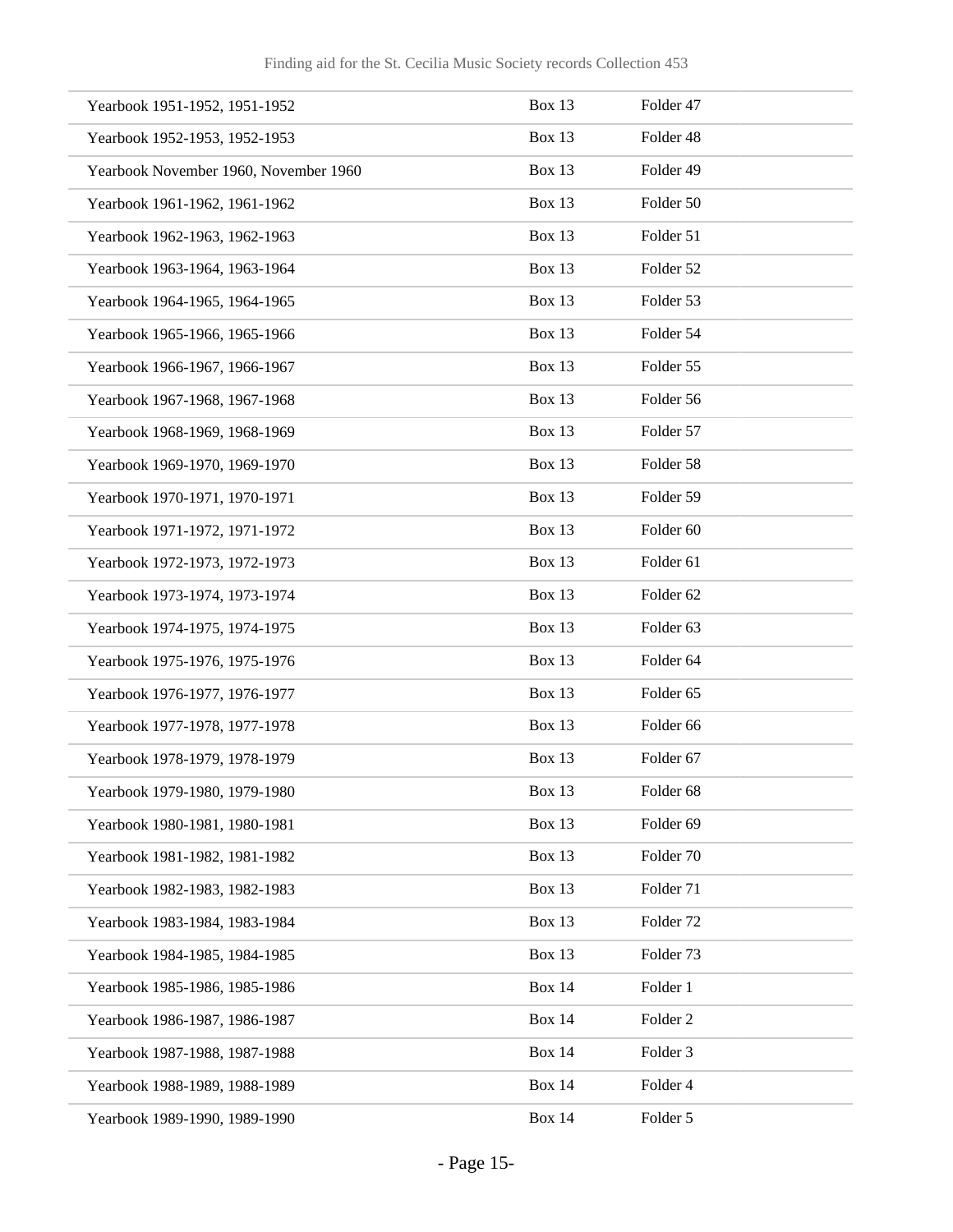| Yearbook 1990-1991, 1990-1991                                               | <b>Box 14</b> | Folder 6             |
|-----------------------------------------------------------------------------|---------------|----------------------|
| Yearbook 1992-1993, 1992-1993                                               | <b>Box 14</b> | Folder <sub>7</sub>  |
| Yearbook 1993-1994, 1993-1994                                               | <b>Box 14</b> | Folder <sub>8</sub>  |
| Yearbook 1994-1995, 1994-1995                                               | <b>Box 14</b> | Folder 9             |
| Yearbook 1995-1996, 1995-1996                                               | <b>Box 14</b> | Folder 10            |
| Yearbook 1996-1997, 1996-1997                                               | <b>Box 14</b> | Folder 11            |
| Yearbook 1997-1998, 1997-1998                                               | <b>Box 14</b> | Folder 12            |
| Yearbook 1999-2000, 1999-2000                                               | <b>Box 14</b> | Folder 13            |
| Yearbook 2000-2001, 2000-2001                                               | <b>Box 14</b> | Folder 14            |
| Yearbook corrections/additions                                              | <b>Box 14</b> | Folder 15            |
| Season program books 1989-1990, 1989-1990                                   | <b>Box 14</b> | Folder 16            |
| Season program books 1990-1991, 1990-1991                                   | <b>Box 14</b> | Folder 17            |
| Season program books 1991-1992, 1992-1992                                   | <b>Box 14</b> | Folder 18            |
| Season program books 1992-1993, 1992-1993                                   | <b>Box 14</b> | Folder 19            |
| Season program books 1993-1994, 1993-1994                                   | <b>Box 14</b> | Folder <sub>20</sub> |
| Promotional materials 1995-1996, 1995-1996                                  | <b>Box 14</b> | Folder 21            |
| Season program books/brochure/promotional materials<br>1999-2000, 1999-2000 | <b>Box 14</b> | Folder <sub>22</sub> |
| Season program books/brochure/promotional materials<br>2000-2001, 2000-2001 | <b>Box 14</b> | Folder <sub>23</sub> |
| Season program books/brochure/promotional materials<br>2001-2002, 2001-2002 | <b>Box 14</b> | Folder 24            |
| Season program books/brochure/promotional materials<br>2002-2003, 2002-2003 | <b>Box 14</b> | Folder 25            |
| Season program books/brochure/promotional materials<br>2003-2004, 2003-2004 | <b>Box 14</b> | Folder 26            |
| Season program books/brochure/promotional materials<br>2004-2005, 2004-2005 | <b>Box 14</b> | Folder 27            |
| Season program books/brochure/promotional materials<br>2005-2006, 2005-2006 | <b>Box 14</b> | Folder 28            |
| Season program books/brochure/promotional materials<br>2006-2007, 2006-2007 | <b>Box 14</b> | Folder 29            |
| Season program books/brochure/promotional materials<br>2007-2008, 2007-2008 | <b>Box 14</b> | Folder 30            |
| Season program books/brochure/promotional materials<br>2008-2009, 2008-2009 | <b>Box 14</b> | Folder 31            |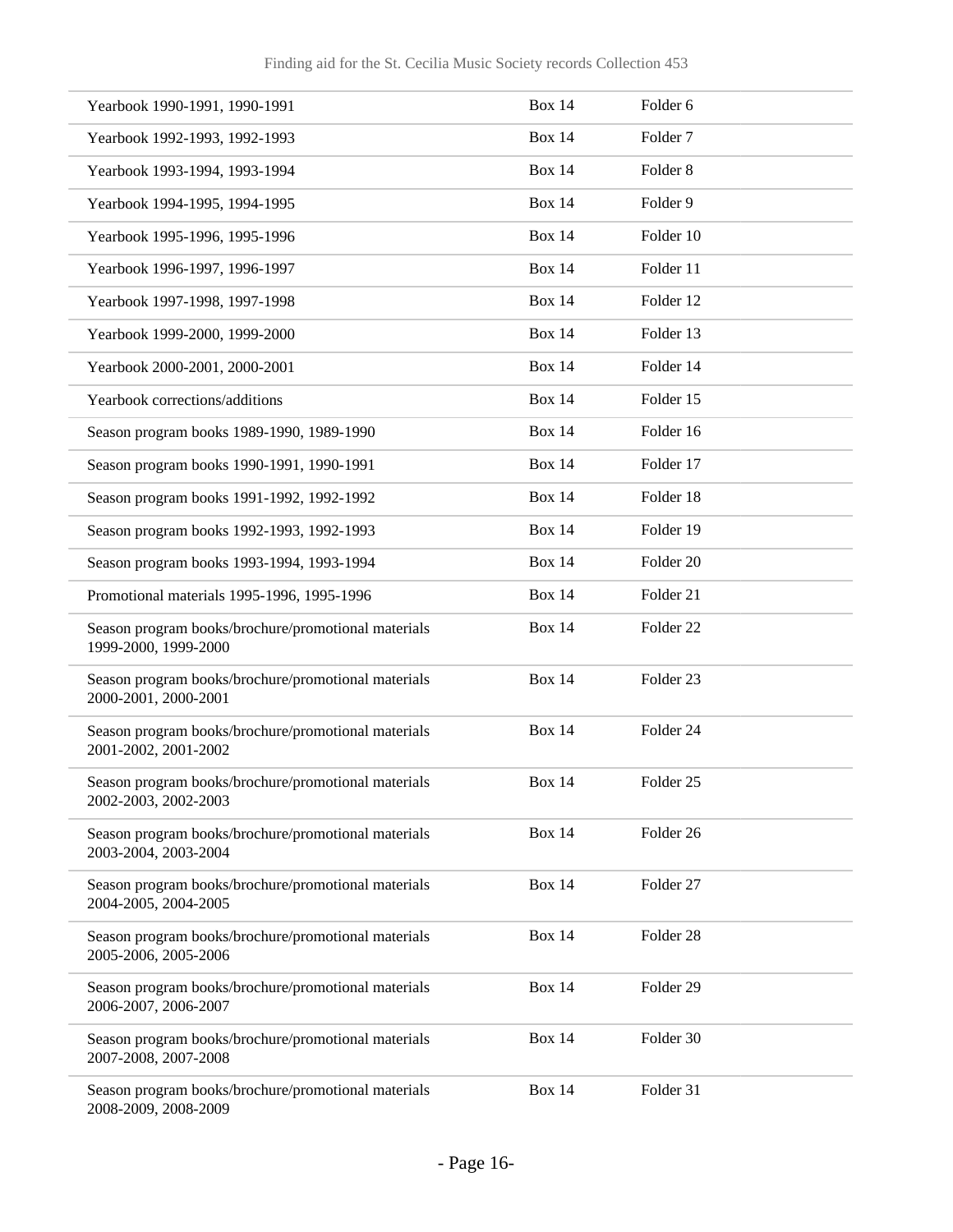| Season program books/brochure/promotional materials<br>2009-2010, 2009-2010  | Box 14        | Folder 32 |  |
|------------------------------------------------------------------------------|---------------|-----------|--|
| Season program books/brochures/promotional materials<br>2010-2011, 2010-2011 | <b>Box 14</b> | Folder 33 |  |
| Season program books/brochures/promotional materials<br>2011-2012, 2011-2012 | <b>Box 14</b> | Folder 34 |  |
| Classical series review                                                      | <b>Box 14</b> | Folder 35 |  |
| Jazz series review                                                           | <b>Box 14</b> | Folder 36 |  |
| Lincoln Center at Grand Rapids, 2013-2014                                    | Box $15$      | Folder 1  |  |
| Season program books/promotional materials 2012-2013,<br>2012-2013           | <b>Box 15</b> | Folder 2  |  |
| Jazz series 2012-2013, 2012-2013                                             | Box $15$      | Folder 3  |  |
| Holbrook MLive profile 2013, 2013                                            | Box $15$      | Folder 4  |  |
| Fresh Folk 2013, 2013                                                        | Box $15$      | Folder 5  |  |
| Season brochure books/promotional materials 2013-2014,<br>2013-2014          | Box $15$      | Folder 6  |  |

## <span id="page-16-0"></span>**Documents and Histories, 1883-2012**

| <b>Title/Description</b>                                                              | <b>Instances</b> |                     |
|---------------------------------------------------------------------------------------|------------------|---------------------|
| Past presidents, life members; miscellaneous photographs                              | Box 9            | Folder 1            |
| Members group photograph - 1918, 1918                                                 | Box 9            | Folder <sub>2</sub> |
| Membership directories 2000-2002, 2000-2002                                           | Box 9            | Folder <sub>3</sub> |
| Membership categories and benefits 2001-2003, 2001-2003                               | Box 9            | Folder <sub>4</sub> |
| Performing member qualifications/programs, (Bulk, 1990-2001),<br>1969-2001            | Box 9            | Folder 5            |
| Performing members over the years - photographs                                       | Box 9            | Folder <sub>6</sub> |
| Program chairmen duties - program, luncheon, tea, membership<br>(includes tea photos) | Box 9            | Folder <sub>7</sub> |
| Membership awards/events, (Bulk, 2001-2002), 1991-2002                                | Box 9            | Folder <sub>8</sub> |
| Miscellaneous membership info, (Bulk, 1991-1995), 1908-1995                           | Box 9            | Folder 9            |
| Miscellaneous membership brochures                                                    | Box 9            | Folder 10           |
| Volunteer activities, (Bulk, 2001-2012), 1983-2012                                    | Box 9            | Folder 11           |
| SCMS affiliate organizations - Schubert Chorus, WMFlute<br>Society, etc.              | Box 9            | Folder 12           |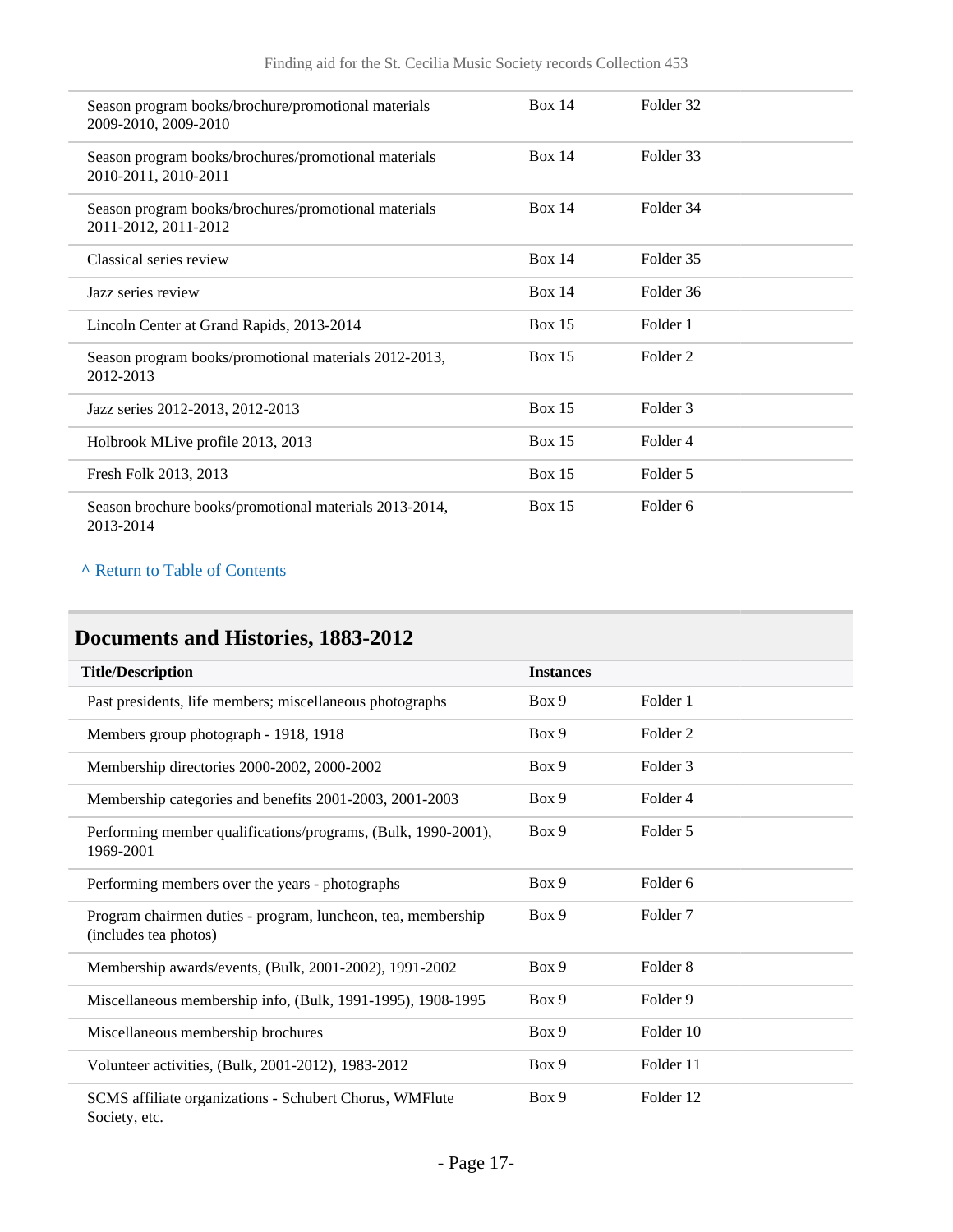| Symphony connection, 1920-21, 1936                         | Box 9         | Folder 13            |
|------------------------------------------------------------|---------------|----------------------|
| Monthly bulletins 1933, 1933                               | <b>Box 16</b> | Folder 1             |
| Monthly bulletins 1934, 1934                               | <b>Box 16</b> | Folder <sub>2</sub>  |
| Monthly bulletins 1935, 1935                               | <b>Box 16</b> | Folder <sub>3</sub>  |
| Monthly bulletins 1954, 1954                               | <b>Box 16</b> | Folder 4             |
| Monthly bulletins 1955, 1955                               | <b>Box 16</b> | Folder 5             |
| Monthly bulletins 1956, 1956                               | <b>Box 16</b> | Folder 6             |
| Monthly bulletins 1957, 1957                               | <b>Box 16</b> | Folder <sub>7</sub>  |
| Monthly bulletins 1958, 1958                               | <b>Box 16</b> | Folder <sub>8</sub>  |
| Monthly bulletins 1959, 1959                               | <b>Box 16</b> | Folder 9             |
| Monthly bulletins 1960, 1960                               | <b>Box 16</b> | Folder 10            |
| Monthly bulletins 1961, 1961                               | <b>Box 16</b> | Folder 11            |
| Newsy notes (newsletters) 1940-1949, 1940-1949             | <b>Box 16</b> | Folder 12            |
| <b>General note</b>                                        |               |                      |
| missing years 1960-1969                                    |               |                      |
| Newsy notes (newsletters) 1950-59, 1950-1959               | <b>Box 16</b> | Folder 13            |
| Newsy notes (newsletters) 1970-79, 1970-1979               | <b>Box 16</b> | Folder 14            |
| Newsy notes (newsletters) 1980-89, 1980-1989               | <b>Box 16</b> | Folder 15            |
| Newsy notes (newsletters) 1990-June 1992, 1990-June 1992   | <b>Box 16</b> | Folder 16            |
| Vis-a-Vis newsletters Sept. 1992-1994, September 1992-1994 | <b>Box 16</b> | Folder 17            |
| Vis-a-Vis newsletters 1995-1996, 1995-1996                 | <b>Box 16</b> | Folder 18            |
| Soundings 1997, 1997                                       | <b>Box 16</b> | Folder 19            |
| Soundings 1998, 1998                                       | <b>Box 16</b> | Folder 20            |
| Soundings 1999, 1999                                       | <b>Box 16</b> | Folder 21            |
| Soundings 2000, 2000                                       | <b>Box 16</b> | Folder 22            |
| Soundings 2001, 2001                                       | <b>Box 16</b> | Folder 23            |
| Soundings 2002, 2002                                       | <b>Box 16</b> | Folder 24            |
| Soundings 2003, 2003                                       | <b>Box 16</b> | Folder 25            |
| Soundings 2004-05, 2004-2005                               | <b>Box 16</b> | Folder 26            |
| Soundings 2005/2006, 2005/2006                             | <b>Box 16</b> | Folder 27            |
| Soundings 2006-2007, 2006-2007                             | <b>Box 16</b> | Folder <sub>28</sub> |
| Soundings 2007-2008, 2007-2008                             | <b>Box 16</b> | Folder 29            |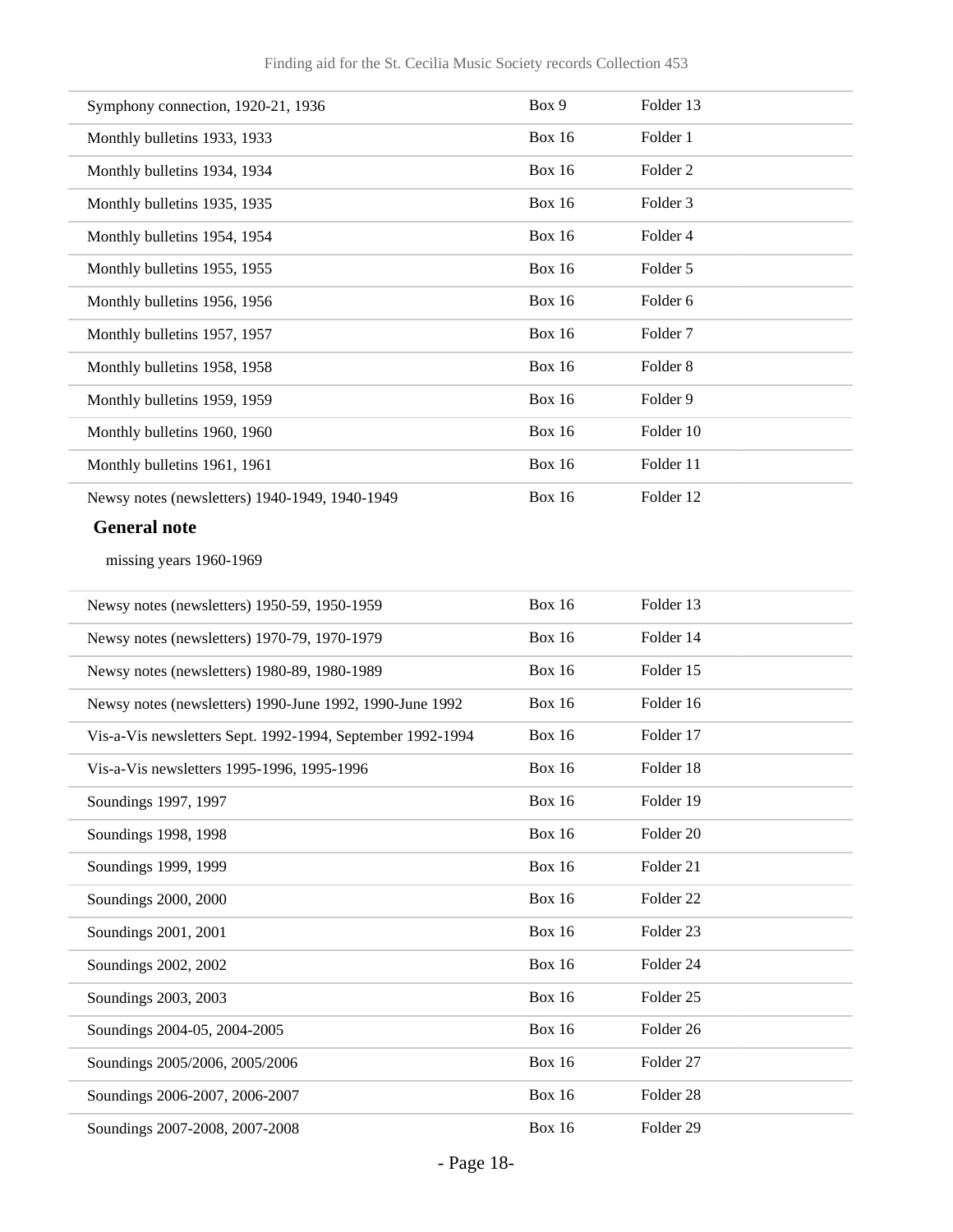| Legacy of Music newsletters, October 2009-2010, October<br>2009-2010 | <b>Box 16</b> | Folder 30           |
|----------------------------------------------------------------------|---------------|---------------------|
| E-Newsletters December 2010, December 2010                           | Box $16$      | Folder 31           |
| E-Newsletters 2011, 2011                                             | <b>Box 16</b> | Folder 32           |
| E-Newsletters 2012, 2012                                             | <b>Box 16</b> | Folder 33           |
| Annual reports - miscellaneous years, miscellaneous years            | Box $16$      | Folder 34           |
| Annual reports 1991-2009, 1991-2009                                  | <b>Box 16</b> | Folder 35           |
| Presidents' letters 1970s, 1970S                                     | <b>Box 16</b> | Folder 36           |
| Miscellaneous executive reports                                      | <b>Box 16</b> | Folder 37           |
| Outside consultant reports 1980s, 1980s                              | <b>Box 16</b> | Folder 38           |
| Roy Rollins files 1998-1999, 1998-1999                               | Box $16$      | Folder 39           |
| National Federation of Music Clubs biennial May 1909, 1909           | <b>Box 16</b> | Folder 40           |
| National Federation founding and history                             | <b>Box 16</b> | Folder 41           |
| Michigan Federation of Music Clubs 1960s, 1960s                      | <b>Box 16</b> | Folder 42           |
| SCMC perticipation                                                   | Box $16$      | Folder 43           |
| SCMC general brochures                                               | <b>Box 16</b> | Folder 44           |
| Miscellaneous invitations/brochures/stationary                       | <b>Box 16</b> | Folder 18           |
| Logo change 2005, 2005                                               | <b>Box 16</b> | Folder 46           |
| Annual fund brochures                                                | Box $16$      | Folder 47           |
| Donor lists 2011-2012, 2011-2012                                     | <b>Box 16</b> | Folder 48           |
| Miscellaneous development materials                                  | <b>Box 16</b> | Folder 49           |
| A Week at SCMC brochure, undated                                     | <b>Box 16</b> | Folder 50           |
| Maestro Society dinner                                               | <b>Box 16</b> | Folder 51           |
| Endowment campaign materials 2007-2008, 2007-2008                    | <b>Box 16</b> | Folder 52           |
| Nine original founders, 1883                                         | <b>Box 18</b> | Folder 1            |
| 1883 Descriptiong of cornerstone laying, 1883                        | <b>Box 18</b> | Folder <sub>2</sub> |
| Ella Mathews Pierce 1883-1893, 1883-1893                             | <b>Box 18</b> | Folder 3            |
| Victoria Belmont (Great granddaughter of Ella M. Pierce), 2005       | <b>Box 18</b> | Folder 4            |
| Mrs. Edwin F. Uhl 1892, 1892                                         | Box 18        | Folder 5            |
| Grand Rapids Press 1894, 1894                                        | Box 18        | Folder 6            |
| Ella Mathews Peirce recap 1908, 1908                                 | <b>Box 18</b> | Folder <sub>7</sub> |
| History 1940s, 1940s                                                 | <b>Box 18</b> | Folder 8            |

Various president histories 1948-1993, 1949-1993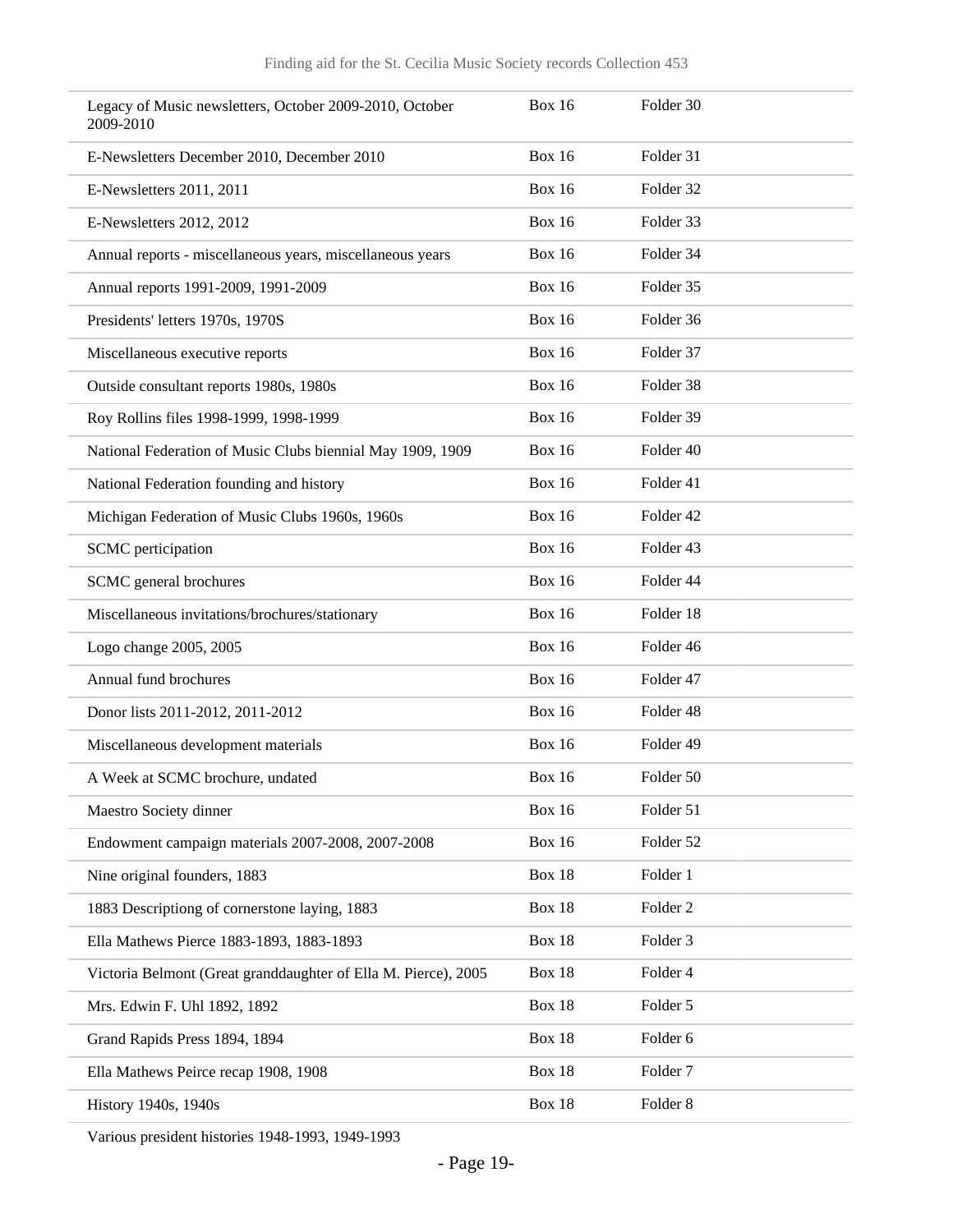|                                                                                    | <b>Box 18</b> | Folder 9             |
|------------------------------------------------------------------------------------|---------------|----------------------|
| Bertha E. Kutcher 1956, 1956                                                       | Box 18        | Folder 10            |
| History 1960s, 1960s                                                               | Box 18        | Folder 11            |
| History 1970s, 1970s                                                               | Box 18        | Folder 12            |
| History 1980s, 1980s                                                               | Box 18        | Folder 13            |
| "Our Second Hundred Years" 1985, 1985                                              | Box 18        | Folder 14            |
| "Second Century Celebration History" 1987, 1987                                    | Box 18        | Folder 15            |
| 105th anniversary materials 1988, 1988                                             | Box 18        | Folder 16            |
| Eloise Johnson 1991, 1991                                                          | Box 18        | Folder 17            |
| "Sing Me No Sad Songs," a history in one act 1991, 1991                            | Box 18        | Folder 18            |
| History 1990s, 1990s                                                               | Box 18        | Folder 19            |
| History 2000s, 2000s                                                               | Box 18        | Folder 20            |
| History 2002, 2002                                                                 | Box 18        | Folder 21            |
| Grand River Valley history 2003, 2003                                              | Box 18        | Folder <sub>22</sub> |
| Miscellaneous undated historical info, undated                                     | Box 18        | Folder <sub>23</sub> |
| Timelines, date lines, fact sheets                                                 | Box 18        | Folder 24            |
| 1890s financial condition/earliest donors, Henry Ives Cobb<br>original bill, 1890s | <b>Box 18</b> | Folder <sub>25</sub> |
| 1893 original mortgage agreement, 1893                                             | Box 18        | Folder 26            |
| 1883 Constitution, 1883                                                            | Box 18        | Folder <sub>27</sub> |
| 1891 Constitution, 1891                                                            | Box 18        | Folder <sub>28</sub> |
| Constitutions miscellaneous years                                                  | Box 18        | Folder 29            |
| Articles of Association/incorporation                                              | Box 18        | Folder 30            |
| <b>By-Laws</b>                                                                     | <b>Box 18</b> | Folder 31            |
| Miscellaneous documents                                                            | Box 18        | Folder 32            |
| Government honors/proclamations                                                    | Box 18        | Folder 33            |
| Case statement for fund drive 1899, 1899                                           | <b>Box 18</b> | Folder 34            |
| Restoration 1926, 1926                                                             | <b>Box 18</b> | Folder 35            |
| Rebuilding proposal 1948, 1948                                                     | Box 18        | Folder 36            |
| Restoration history 1967-1985, 1967-1985                                           | Box 18        | Folder 37            |
| Parking lot purchase 1970, 1970                                                    | <b>Box 18</b> | Folder 38            |
| College park urban renewal project 1960s/1970s, 1960s, 1970s                       | <b>Box 18</b> | Folder 39            |
| Restoration progress 1970s, 1970s                                                  | Box 18        | Folder 40            |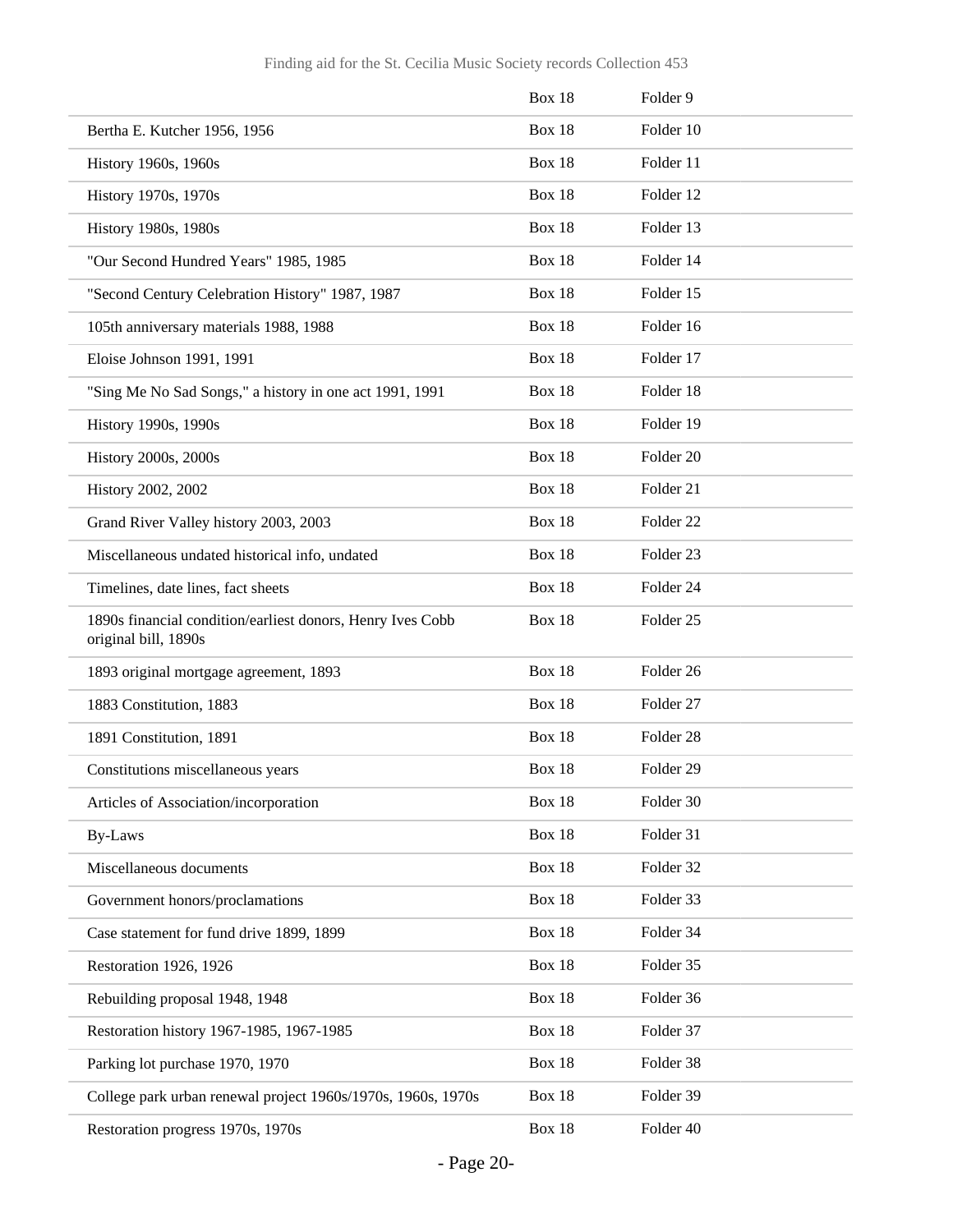| Restoration fund drive 1974-1975, 1974-1975                              | Box 18        | Folder 41            |
|--------------------------------------------------------------------------|---------------|----------------------|
| Renovation proposal 1975, 1975                                           | <b>Box 18</b> | Folder <sub>42</sub> |
| Renovation proposals 1979-1981, 1979-1981                                | Box 18        | Folder <sub>43</sub> |
| Second Century campaign 1984-1987, 1984-1987                             | <b>Box 18</b> | Folder 44            |
| 1984-1985 Restoration - second century campaign, 1984-1985               | Box 18        | Folder 45            |
| "Be a Saint, Help the Saints" campaign 1985-1986, 1985-1986              | <b>Box 18</b> | Folder 46            |
| Royce Auditorium 1986, 1986                                              | Box $18$      | Folder 47            |
| Restoration 1987, 1987                                                   | Box 18        | Folder 48            |
| Kresge Challenge grant 1987-1988, 1987-1988                              | Box 18        | Folder 49            |
| Fundraising efforts 1988-1990, 1988-1990                                 | <b>Box 18</b> | Folder 50            |
| Restoration design proposals 1996-1999, 1996-1999                        | Box 18        | Folder 51            |
| Opus 2 capital campaign 1996-1998, 1996-1998                             | <b>Box 18</b> | Folder 52            |
| Opus 2 "Securing our Second Century" restoration 1997-1998,<br>1997-1998 | <b>Box 18</b> | Folder 53            |
| June 1997 Opus 2 campaign event photos, June 1997                        | <b>Box 18</b> | Folder 54            |
| June 1997 Opus 2 birthday event photos, June 1997                        | <b>Box 18</b> | Folder 55            |
| Babst-Uhl and Allied Families Genealogical and Biographical,<br>1944     | <b>Box 12</b> | Object 1             |

## <span id="page-20-0"></span>**Musical programs and performers, (Bulk, 1983-2013), 1889-2013**

| <b>Title/Description</b>                               | <b>Instances</b> |                     |
|--------------------------------------------------------|------------------|---------------------|
| SOM season catalogs/brochures                          | Box 19           | Folder 1            |
| SOM promotional materials 2008-2013, 2008-2013         | Box 19           | Folder <sub>2</sub> |
| SOM promotional materials prior to 2008, prior to 2008 | Box 19           | Folder 3            |
| School of Music newsletters 2005-2009, 2005-2009       | Box 19           | Folder 4            |
| SOM description - used for grant apps                  | Box 19           | Folder 5            |
| Camps - news clips/promotional materials               | <b>Box 19</b>    | Folder 6            |
| SOM rock camp brochures                                | <b>Box 19</b>    | Folder <sub>7</sub> |
| SOM Stella Royce piano camp brochures                  | <b>Box 19</b>    | Folder 8            |
| Grand band summer camp                                 | <b>Box 19</b>    | Folder 9            |
| SOM string camp brochures                              | <b>Box 19</b>    | Folder 10           |
|                                                        |                  |                     |

SOM champs camp brochures/photos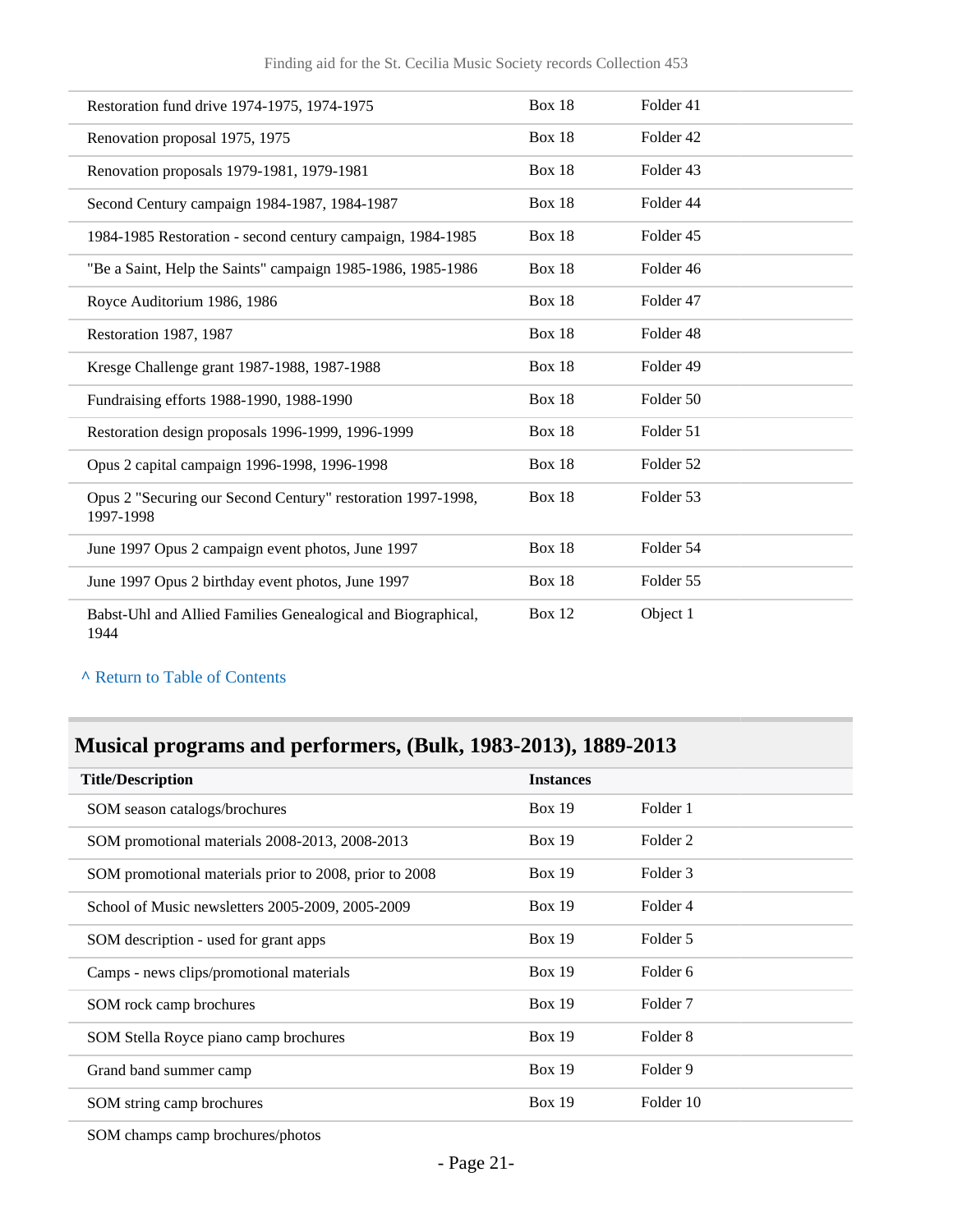|                                                                      | <b>Box 19</b> | Folder 11            |
|----------------------------------------------------------------------|---------------|----------------------|
| Adult fiddle camp                                                    | <b>Box 19</b> | Folder 12            |
| SOM theory class                                                     | <b>Box 19</b> | Folder 13            |
| SOM strings and things brochures                                     | <b>Box 19</b> | Folder 14            |
| SOM alternatives for stings brochures                                | <b>Box 19</b> | Folder 15            |
| SOM adult classes                                                    | <b>Box 19</b> | Folder 16            |
| SOM miscellaneous classes                                            | <b>Box 19</b> | Folder 17            |
| <b>SCMC Youth Ensemble handbook</b>                                  | <b>Box 19</b> | Folder 18            |
| SOM Youth Ensemble concert programs 1974-2012, 1974-2012             | <b>Box 19</b> | Folder 19            |
| Youth ensembles - Dave Ellis retires 2004, 2004                      | <b>Box 19</b> | Folder <sub>20</sub> |
| SCMS - Junior Orchestra photos 1980s, 1980s                          | <b>Box 19</b> | Folder 21            |
|                                                                      | <b>Box 19</b> | Folder 21            |
| Youth concert programs 1932-1945, 1932-1945                          | <b>Box 19</b> | Folder <sub>22</sub> |
| Junior St. Cecilia 1932-1933, 1932-1933                              | <b>Box 19</b> | Folder 23            |
| SOM adult - grand band/string orchestra promotional materials        | <b>Box 20</b> | Folder 1             |
| SOM adult - grand band/string orchestra programs and brochures       | <b>Box 20</b> | Folder <sub>2</sub>  |
| Strings to school                                                    | <b>Box 20</b> | Folder <sub>3</sub>  |
| Operatunity brochures                                                | <b>Box 20</b> | Folder 4             |
| SOM junior music club programs                                       | <b>Box 20</b> | Folder 5             |
| SOM junior music clubs info/brochures                                | <b>Box 20</b> | Folder 6             |
| SOM junior music clubs history and miscellaneous                     | <b>Box 20</b> | Folder <sub>7</sub>  |
| Great Artist program - 1987 Itzhak Perlman, 1987                     | Box 17        | Folder 1             |
| Great Artist program - 1988 James Galway, 1988                       | <b>Box 17</b> | Folder <sub>2</sub>  |
| Great Artist program - 1989 Vladimir Feltsman, 1989                  | <b>Box 17</b> | Folder 3             |
| Great Artist program - 1990 Marilyn Horne, 1990                      | <b>Box 17</b> | Folder 4             |
| Great Artist program - 1991 Sherrill Milnes, 1991                    | <b>Box 17</b> | Folder 5             |
| Great Artist program - 1992 Earl Wild, 1992                          | <b>Box 17</b> | Folder 6             |
| Great Artist program - 1993 Tony Bennett, 1993                       | <b>Box 17</b> | Folder <sub>7</sub>  |
| Great Artist program - 1994 Isaac Stern, 1994                        | <b>Box 17</b> | Folder <sub>8</sub>  |
| Great Artist program - 1995Wynton Marsalis, 1995                     | <b>Box 17</b> | Folder 9             |
| Great Artist program/promotional materials 1997 Andre Watts,<br>1997 | <b>Box 17</b> | Folder 10            |
| Great Artist program - 1998 Itzhak Perlmon, 1998                     | <b>Box 17</b> | Folder 11            |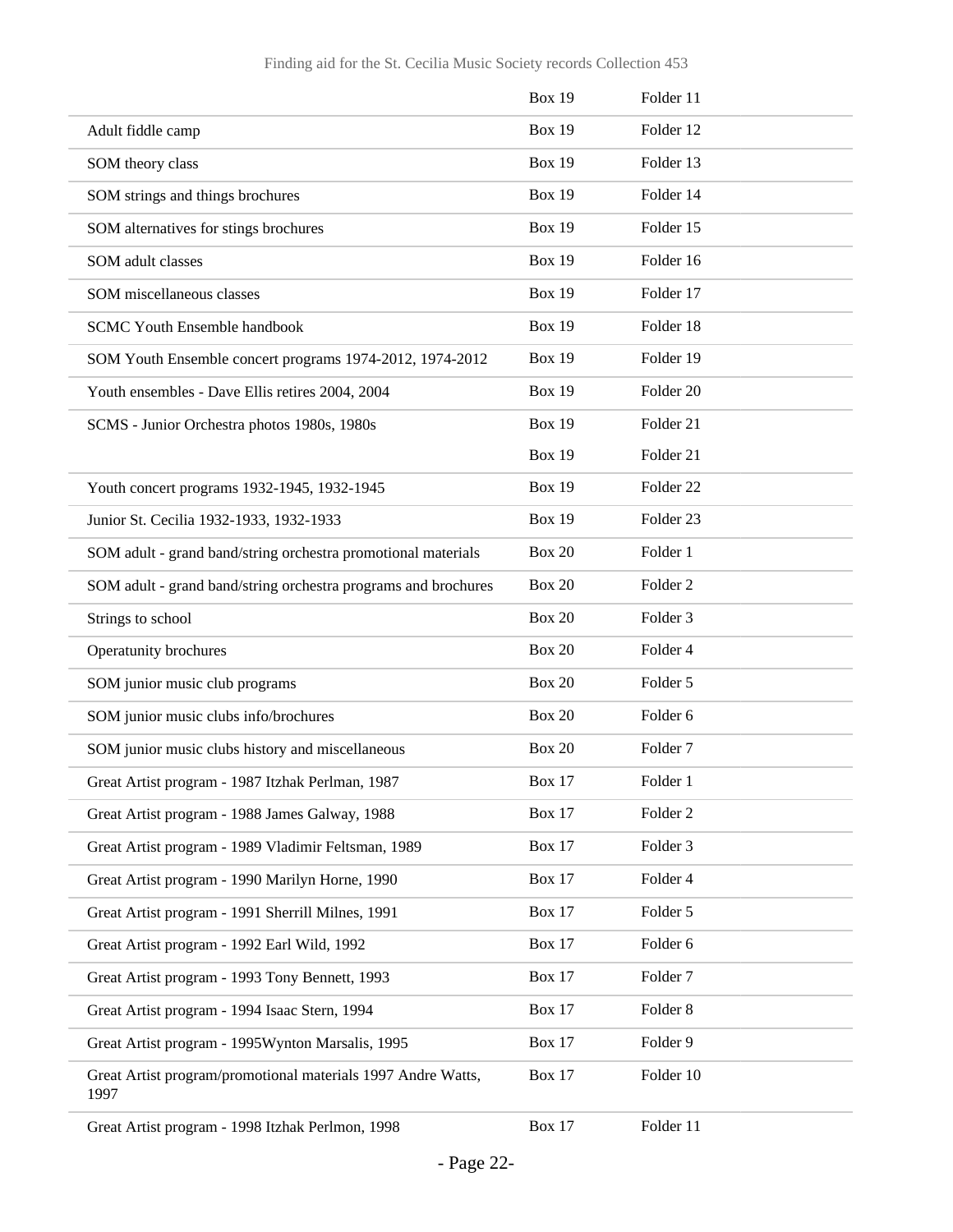| Great Artist program - 1999 Victor Borge, 1999                           | <b>Box 17</b> | Folder 12            |
|--------------------------------------------------------------------------|---------------|----------------------|
| Great Artist program - 2000 3 Piano Crossover, 2000                      | <b>Box 17</b> | Folder 13            |
| Great Artist program - 2002 Denyce Graves, 2002                          | <b>Box 17</b> | Folder 14            |
| Great Artist program - 2003 Evelyn Glennie, 2003                         | <b>Box 17</b> | Folder 15            |
| Great Artist program - 2004 Joshua Bell, 2004                            | <b>Box 17</b> | Folder 16            |
| Great Artist program - 2005 Peter Cincotti, 2005                         | <b>Box 17</b> | Folder 17            |
| Great Artist program - 2006 Branford Marsalis, 2006                      | <b>Box 17</b> | Folder 18            |
| Great Artist program - 2007 Emanuel Ax, 2007                             | <b>Box 17</b> | Folder 19            |
| Great Artist program - 2008 Frederica Von Stade, 2008                    | <b>Box 17</b> | Folder 20            |
| Great Artist program - Fall 2008 MiDori, Fall 2008                       | <b>Box 17</b> | Folder 21            |
| Great Artist program - 2009 Ramsey Lewis Trio, 2009                      | <b>Box 17</b> | Folder <sub>22</sub> |
| Great Artist program - 2010 Michael Feinstein, 2010                      | <b>Box 17</b> | Folder 23            |
| Great Artist program - 2011 Sarah Chang, 2011                            | <b>Box 17</b> | Folder 24            |
| Great Artist program - 2012 John Pizzarelli, 2012                        | <b>Box 17</b> | Folder <sub>25</sub> |
| Great Artist program - 2013 David Sanborn/Bob James, 2013                | <b>Box 17</b> | Folder 26            |
| Performers over the years - programs and info                            | <b>Box 17</b> | Folder 27            |
| Performers over the years - photographs                                  | <b>Box 17</b> | Folder 28            |
| Conrnerstone ceremonies, newspaper accounts and photograph<br>1893, 1893 | <b>Box 17</b> | Folder 29            |
| Building dedication June 19th, 1894, June 19, 1894                       | Box 17        | Folder 30            |
| 55th birthday celebration 1938, 1938                                     | Box 17        | Folder 31            |
| 70th anniversary 1953, 1953                                              | <b>Box 17</b> | Folder 32            |
| 75th anniversary program and photos 1958, 1958                           | Box 17        | Folder 33            |
| 81st anniversary program 1964, 1964                                      | <b>Box 17</b> | Folder 34            |
| Placement of national historic register program 1972, 1972               | <b>Box 17</b> | Folder 35            |
| US Bicentennial celebration activities and photos - 1976, 1976           | <b>Box 17</b> | Folder 36            |
| Restoration benefit 1977, 1977                                           | <b>Box 17</b> | Folder 37            |
| 100th anniversary events 1983, 1983                                      | <b>Box 17</b> | Folder 38            |
| Second century committee north wall project 1985, 1985                   | <b>Box 17</b> | Folder 39            |
| Opening of Terryberry Art Gallery 1986, 1986                             | Box 17        | Folder 40            |
| Michigan Sesquicentennial Art Symposium 1986, 1986                       | <b>Box 17</b> | Folder 41            |
| Royce auditorium dedication 1986, 1986                                   | <b>Box 17</b> | Folder 42            |

Recipient of Governor's Arts award and photos 1988, 1988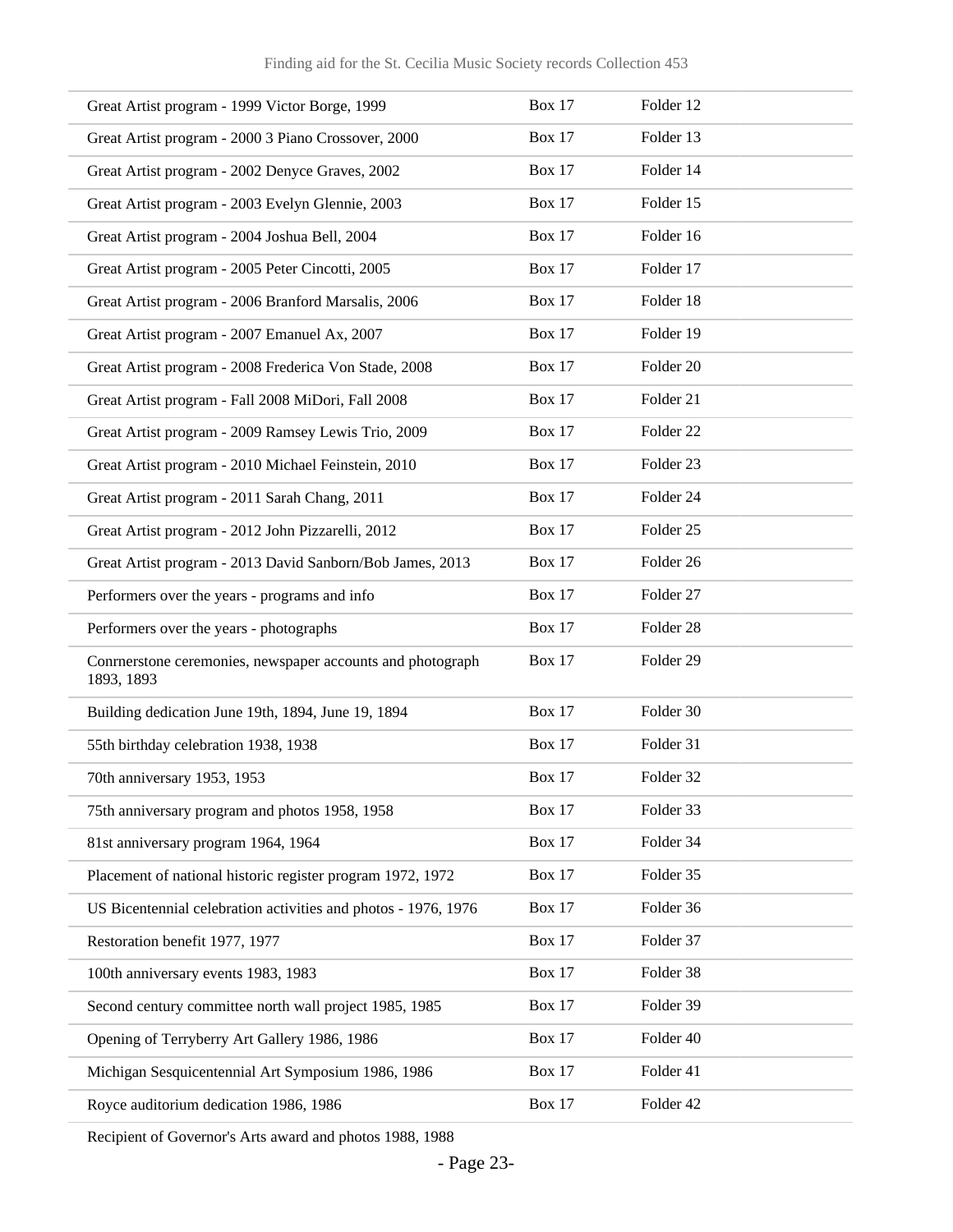|                                                                      | Box 17        | Folder 43 |
|----------------------------------------------------------------------|---------------|-----------|
| Recipient William F. Thrall, award and photos - 1989, 1989           | Box 17        | Folder 44 |
| State awards photographs and miscellaneous 1976, 1982, 1976;<br>1982 | Box 17        | Folder 45 |
| St. Cecilia centennial celebration 1993, 1993                        | Box 17        | Folder 46 |
| Idema room re-dedication 1994, 1994                                  | Box 17        | Folder 47 |
| Eloise Johnson tribute, 1994                                         | Box 17        | Folder 48 |
| Dedication of wheelchair seating 1995 photographs, 1995              | Box 17        | Folder 49 |
| Opus 2: securing our 2nd century campaign 1996, 1996                 | Box 17        | Folder 50 |
| Reopening events 1998, 1998                                          | Box 17        | Folder 51 |
| 120th anniversary/celebration 2003, 2003                             | <b>Box 17</b> | Folder 52 |
| 130th anniversary 2013, 2013                                         | Box 17        | Folder 53 |

### <span id="page-23-0"></span>**Scrapbooks , 1892-2004**

Creator: St. Cecilia Music Center (Grand Rapids, Mich.)

Physical Description: 12 Linear Feet

| <b>Title/Description</b>                   | <b>Instances</b> |                     |
|--------------------------------------------|------------------|---------------------|
| Scrapbook of Mrs. George E. Raymond, 1894  | <b>Box 21</b>    |                     |
| Physical Description: 1 Linear Feet Box 21 |                  |                     |
| Scrapbook, early years, 1892               | <b>Box 22</b>    |                     |
| Scrapbook/Programs, 1884-1911              | <b>Box 23</b>    |                     |
| Scrapbook/Programs, 1911-1919              | <b>Box 24</b>    |                     |
| Scrapbook/Programs, 1920-1942              | <b>Box 25</b>    |                     |
| Scrapbook/Programs, 1920-1933              | <b>Box 25</b>    | object<br>scrapbook |
| Scrapbook/Programs, 1933-1942              | <b>Box 25</b>    | object<br>scrapbook |
| Album, Presidents                          | <b>Box 26</b>    |                     |
| Scrapbook, 1934-1939                       | <b>Box 27</b>    |                     |
| Scrapbooks, 1926-1930                      | <b>Box 28</b>    |                     |
| Scrapbook/Programs, 1926-1928              | <b>Box 28</b>    | object<br>scrapbook |

Scrapbook/Programs, 1928-1930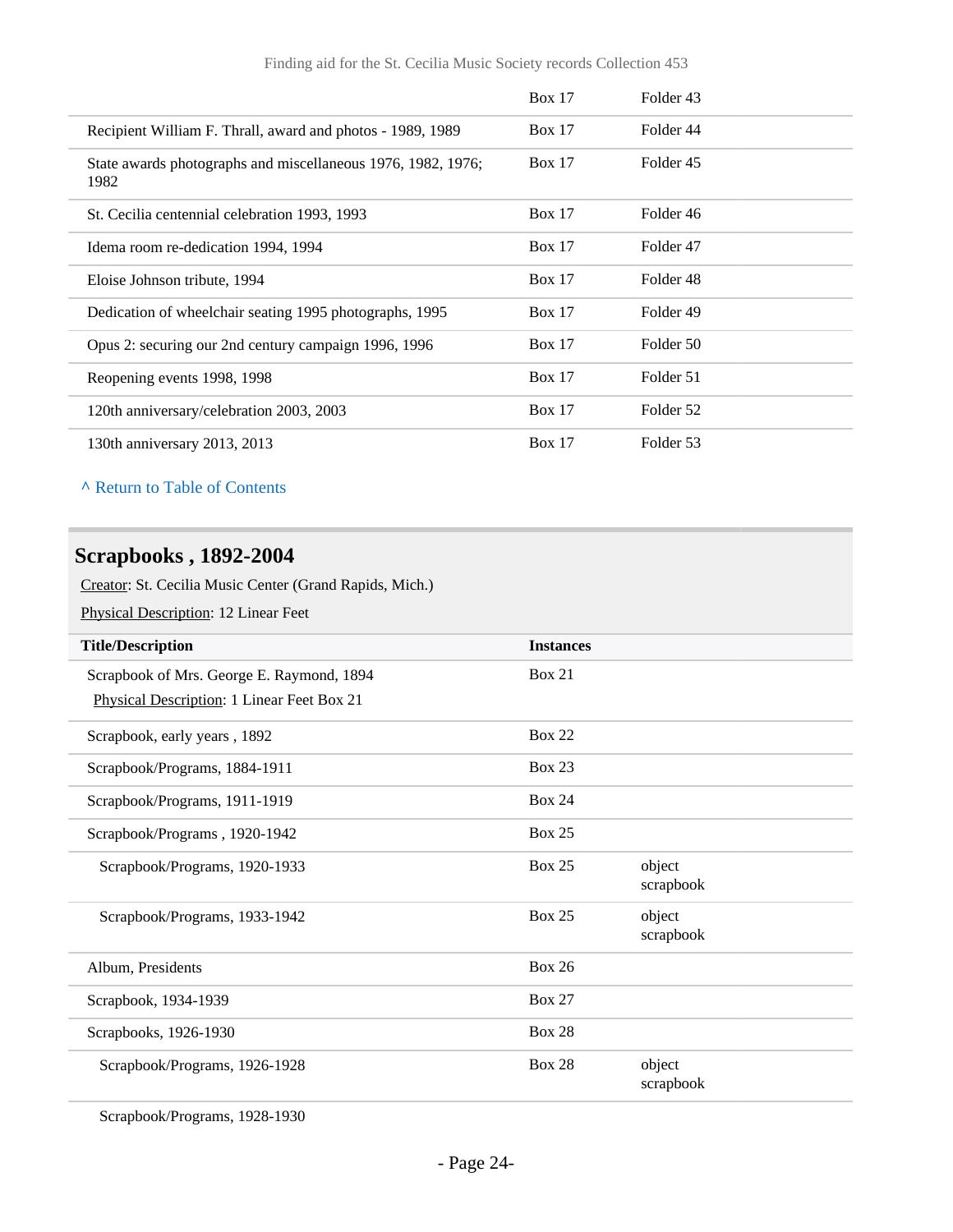|                                             | <b>Box 28</b> | object<br>scrapbook |
|---------------------------------------------|---------------|---------------------|
| Scrapbook, 1946-1947                        | <b>Box 29</b> |                     |
| Scrapbook/Programs, 1955-1971               | <b>Box 30</b> |                     |
| Programs, 1955-1961                         | <b>Box 30</b> | page<br>programs    |
| Scrapbook, 1967-1971                        | <b>Box 30</b> | object<br>scrapbook |
| Scrapbook, 1961-1962                        | <b>Box 31</b> |                     |
| Scrapbooks/Photo Albums, 1955-1968          | <b>Box 32</b> |                     |
| Scrapbook, 1955-1958                        | <b>Box 32</b> | object<br>scrapbook |
| Scrapbook, 1958-1962                        | <b>Box 32</b> | object<br>scrapbook |
| Scrapbook, 1964                             | <b>Box 32</b> | object<br>scrapbook |
| Scrapbook, 1962-1964                        | <b>Box 32</b> | object<br>scrapbook |
| Scrapbook, 1965-1966                        | <b>Box 32</b> | object<br>scrapbook |
| Scrapbook, 1966-1967                        | <b>Box 32</b> | object<br>scrapbook |
| Scrapbook, 1967-1968                        | <b>Box 32</b> | object<br>scrapbook |
| Scrapbooks, 1964-1979                       | <b>Box 33</b> |                     |
| Scrapbook, Junior Society, 1964             | <b>Box 33</b> | Object<br>scrapbook |
| Scrapbook/photographs, Junior Society, 1964 | Box 33        | object<br>scrapbook |
| Scrapbook, 1974-1975                        | Box 33        | object<br>scrapbook |
| Scrapbook, 1975-1976                        | Box 33        | Object<br>scrapbook |
| Scrapbook, 1976-1977                        | <b>Box 33</b> | Object<br>scrapbook |
| Scrapbook, 1977                             | <b>Box 33</b> | Object<br>scrapbook |
| Scrapbook, 1978-1979                        | Box 33        | object<br>scrapbook |
|                                             |               |                     |

Scrapbooks/Junior Scrapbooks, 1964-1979 Box 36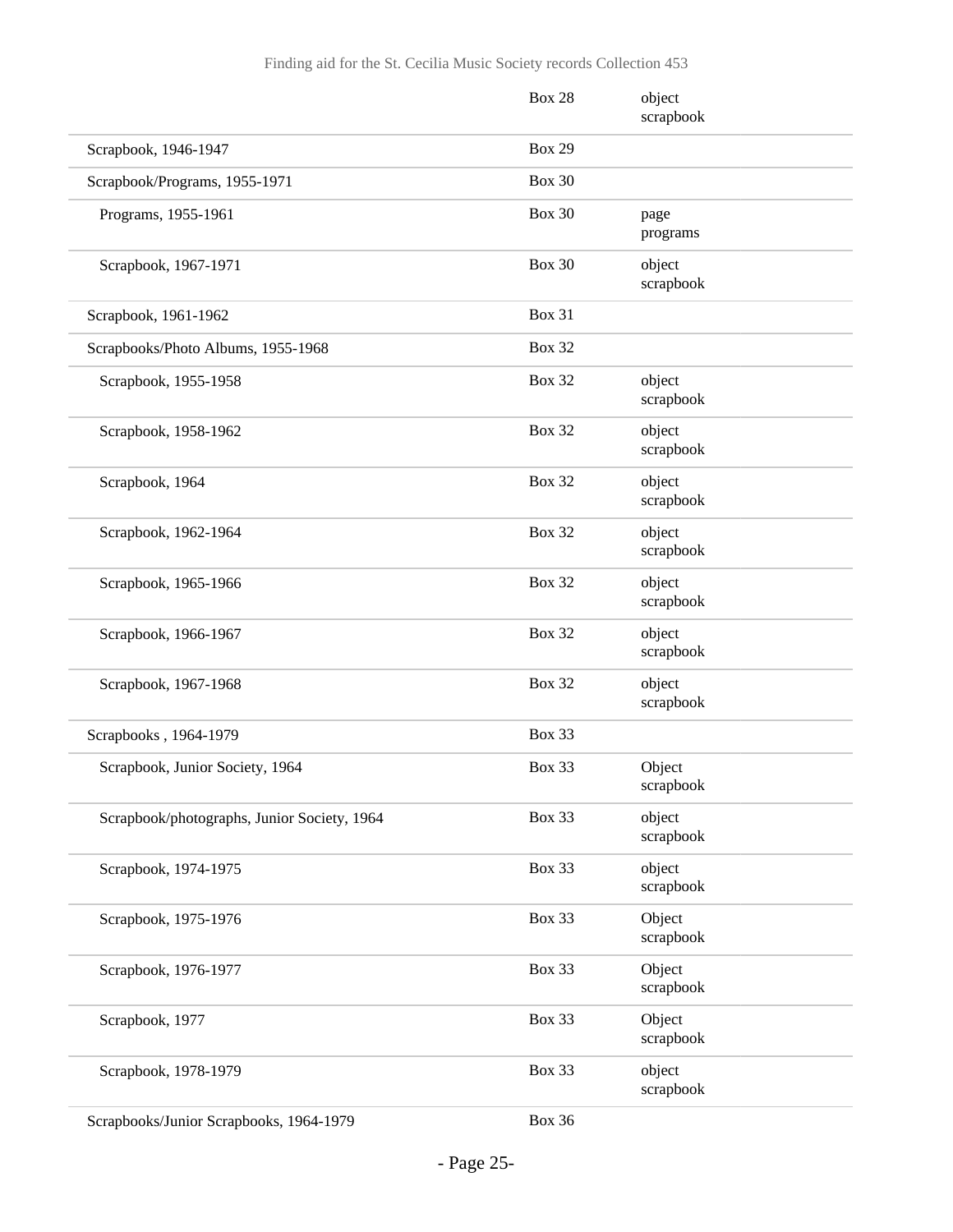| Junior Scrapbook, 1964                | <b>Box 36</b> | object<br>scrapbook |
|---------------------------------------|---------------|---------------------|
| Junior Scrapbook, 1965                | <b>Box 36</b> | object<br>scrapbook |
| Scrapbook, 1974-1979                  | <b>Box 36</b> | object<br>scrapbook |
| Scrapbooks, 1972-1983                 | <b>Box 37</b> |                     |
| Scrapbook, September 1972--March 1974 | <b>Box 37</b> | object<br>scrapbook |
| Junior Scrapbook, 1973                | <b>Box 37</b> | Object<br>scrapbook |
| Scrapbook, 1979-1981                  | <b>Box 37</b> | Object<br>scrapbook |
| Scrapbook, 1981-1983                  | <b>Box 37</b> | Object<br>scrapbook |
| Scrapbooks/programs, 1943-1988        | <b>Box 38</b> |                     |
| Programs, 1943-1955                   | Box 38        | object<br>scrapbook |
| Scrapbook, 1984                       | Box 38        | object<br>scrapbook |
| Scrapbook, 1985                       | Box 38        | Object<br>scrapbook |
| Scrapbook, part I, 1986               | Box 38        | Object<br>scrapbook |
| Scrapbook, part II, 1986              | <b>Box 38</b> | Object<br>scrapbook |
| Scrapbook, part II, 1987              | Box 38        | object<br>scrapbook |
| Scrapbooks, 1991-1994                 | <b>Box 39</b> |                     |
| Scrapbook, 1991-1992                  | <b>Box 39</b> | Object<br>scrapbook |
| Scrapbook, part II, 1992              | <b>Box 39</b> | object<br>scrapbook |
| Scrapbook, part I, 1993               | <b>Box 39</b> | object<br>scrapbook |
| Scrapbook, part II, 1993              | <b>Box 39</b> | object<br>scrapbook |
| Scrapbook, part I, 1994               | <b>Box 39</b> | object<br>scrapbook |
| Scrapbooks, 1994-2004                 | <b>Box 40</b> |                     |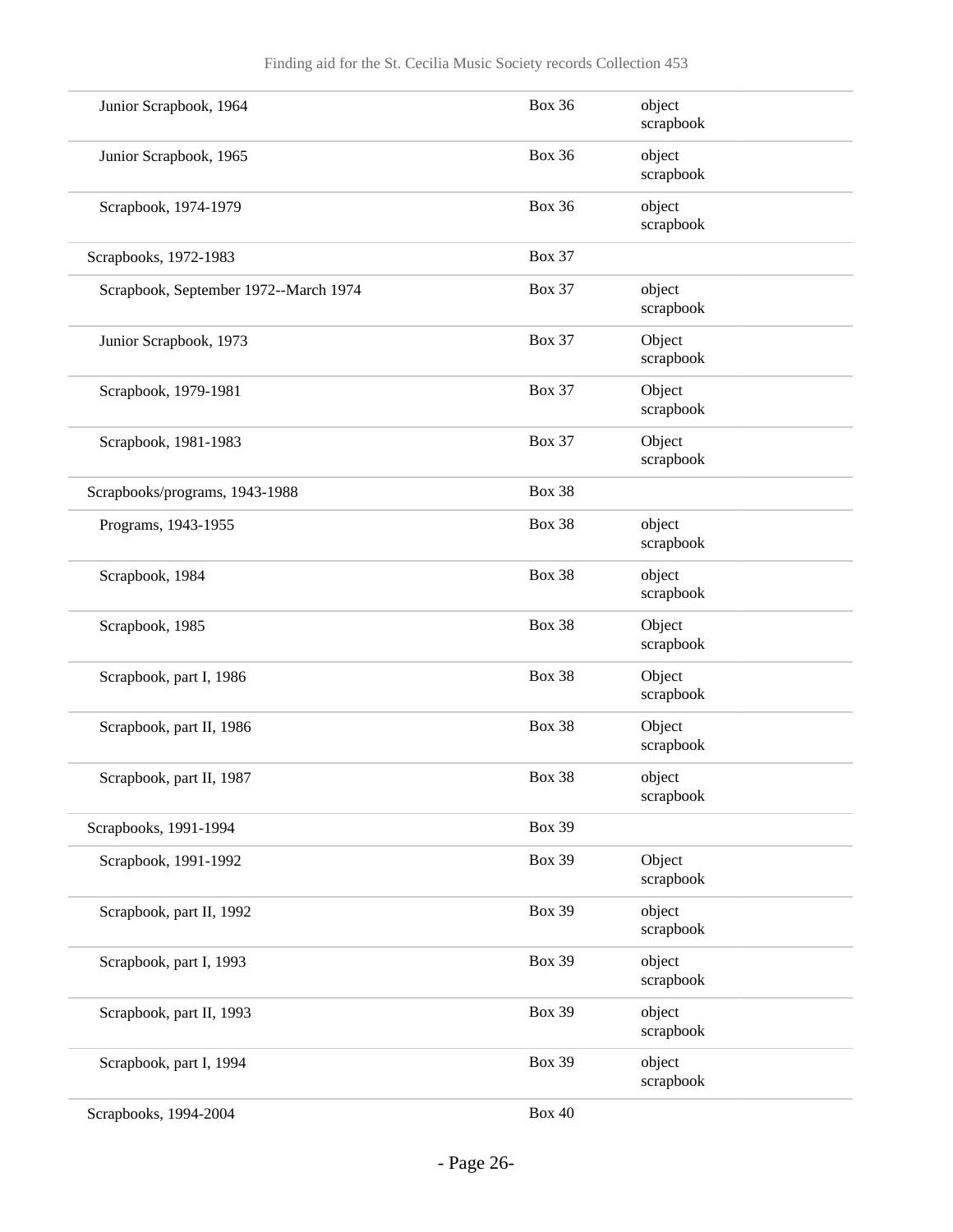| Box 40<br>object<br>Scrapbook, part II, 1994<br>scrapbook<br>Box 40<br>object<br>Scrapbook, part I, 1995<br>scrapbook<br>Box 40<br>object<br>Scrapbook, 1995-1996<br>scrapbook<br>Box 40<br>Object<br>Scrapbook, 2002-2003<br>scrapbook<br>Box 40<br>object<br>Scrapbook, 2003-2004<br>scrapbook |  |  |
|--------------------------------------------------------------------------------------------------------------------------------------------------------------------------------------------------------------------------------------------------------------------------------------------------|--|--|
|                                                                                                                                                                                                                                                                                                  |  |  |
|                                                                                                                                                                                                                                                                                                  |  |  |
|                                                                                                                                                                                                                                                                                                  |  |  |
|                                                                                                                                                                                                                                                                                                  |  |  |
|                                                                                                                                                                                                                                                                                                  |  |  |

## <span id="page-26-0"></span>**Board Minutes, 1885-1952**

Creator: St. Cecilia Music Center. (Grand Rapids, Mich.)

Physical Description: 3 Linear Feet

| <b>Title/Description</b>                  | <b>Instances</b> |             |
|-------------------------------------------|------------------|-------------|
| Board Minutes, 1892-1894                  | <b>Box 42</b>    |             |
| Board Minutes (x2), 1892-1893             | <b>Box 42</b>    | volume book |
| Board Minutes (x2), 1893-1894             | <b>Box 42</b>    | volume book |
| Board Minutes, portion (typed), 1892-1893 | <b>Box 42</b>    | folder X    |
| Board Minutes, 1883-1891                  | <b>Box 43</b>    |             |
| Board Minutes, 1883-1891                  | <b>Box 43</b>    | volume book |
| Board Minutes, 1885-1890                  | <b>Box 43</b>    | volume book |
| Board Minutes, 1891                       | Box 43           | volume book |
| Board Minutes, 1897-1901                  | <b>Box 44</b>    |             |
| Board Minutes (x2), 1897-1898             | <b>Box 44</b>    | volume book |
| Board Minutes, 1898-1899                  | <b>Box 44</b>    | volume book |
| Board Minutes, 1899                       | <b>Box 44</b>    | volume book |
| Board Minutes (x2), 1899-1900             | <b>Box 44</b>    | volume book |
| <b>Board Minutes, 1900-1901</b>           | <b>Box 44</b>    | volume book |
| Board Minutes, 1900-1924                  | <b>Box 45</b>    |             |
| Board Minutes, 1900-1901                  | <b>Box 45</b>    | volume book |
| Board Minutes, 1901                       | Box 45           | volume book |
| Board Minutes, 1903-1904                  | Box 45           | volume book |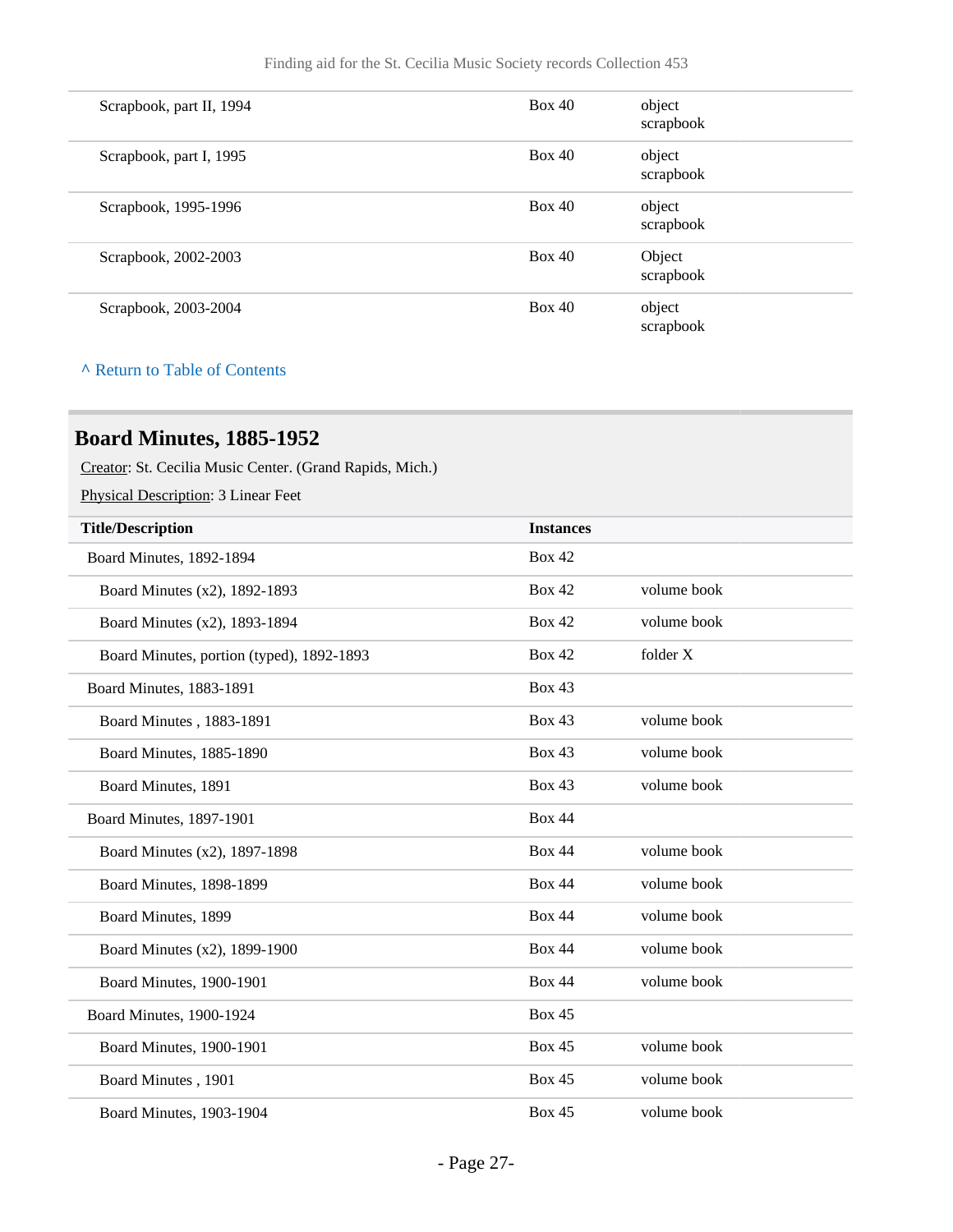| <b>Box 45</b><br>volume book<br>Board Minutes, 1904-1906<br><b>Box 45</b><br>volume book<br>Board Minutes, 1909-1912<br><b>Box 45</b><br>volume book<br><b>Board Minutes, 1912-1916</b><br><b>Box 45</b><br>volume book<br>Board Minutes, 1916-1921<br><b>Box 45</b><br>volume book<br>Board Minutes, 1918-1924<br><b>Box 46</b><br>Board Minutes, 1921-1952<br><b>Box 46</b><br>volume book<br>Board Minutes, 1921-1927<br><b>Box 46</b><br>volume book<br>Board Minutes, 1924-1931<br><b>Box 46</b><br>volume book<br>Board Minutes, 1927-1937<br><b>Box 46</b><br>volume book<br><b>Board Minutes, 1937-1946</b><br><b>Box 46</b><br>volume book<br>Board Minutes, 1950-1952<br><b>Box 47</b><br>Board Minutes, 1894-1897<br>volume book<br><b>Box 47</b><br>Board Minutes, 1894-1895<br><b>Box 47</b><br>volume book<br>Board Minutes, 1895-1896<br><b>Box 47</b><br>volume book<br>Board Minutes, 1896-1897<br><b>Box 47</b><br>volume book<br>Board Minutes, 1895-1897<br><b>Box 48</b><br>Board Minutes, 1932-1936<br>volume book<br><b>Box 48</b><br>Board Minutes, 1932-1934 |                                                          |  |  |
|---------------------------------------------------------------------------------------------------------------------------------------------------------------------------------------------------------------------------------------------------------------------------------------------------------------------------------------------------------------------------------------------------------------------------------------------------------------------------------------------------------------------------------------------------------------------------------------------------------------------------------------------------------------------------------------------------------------------------------------------------------------------------------------------------------------------------------------------------------------------------------------------------------------------------------------------------------------------------------------------------------------------------------------------------------------------------------------|----------------------------------------------------------|--|--|
|                                                                                                                                                                                                                                                                                                                                                                                                                                                                                                                                                                                                                                                                                                                                                                                                                                                                                                                                                                                                                                                                                       |                                                          |  |  |
|                                                                                                                                                                                                                                                                                                                                                                                                                                                                                                                                                                                                                                                                                                                                                                                                                                                                                                                                                                                                                                                                                       |                                                          |  |  |
|                                                                                                                                                                                                                                                                                                                                                                                                                                                                                                                                                                                                                                                                                                                                                                                                                                                                                                                                                                                                                                                                                       |                                                          |  |  |
|                                                                                                                                                                                                                                                                                                                                                                                                                                                                                                                                                                                                                                                                                                                                                                                                                                                                                                                                                                                                                                                                                       |                                                          |  |  |
|                                                                                                                                                                                                                                                                                                                                                                                                                                                                                                                                                                                                                                                                                                                                                                                                                                                                                                                                                                                                                                                                                       |                                                          |  |  |
|                                                                                                                                                                                                                                                                                                                                                                                                                                                                                                                                                                                                                                                                                                                                                                                                                                                                                                                                                                                                                                                                                       |                                                          |  |  |
|                                                                                                                                                                                                                                                                                                                                                                                                                                                                                                                                                                                                                                                                                                                                                                                                                                                                                                                                                                                                                                                                                       |                                                          |  |  |
|                                                                                                                                                                                                                                                                                                                                                                                                                                                                                                                                                                                                                                                                                                                                                                                                                                                                                                                                                                                                                                                                                       |                                                          |  |  |
|                                                                                                                                                                                                                                                                                                                                                                                                                                                                                                                                                                                                                                                                                                                                                                                                                                                                                                                                                                                                                                                                                       |                                                          |  |  |
|                                                                                                                                                                                                                                                                                                                                                                                                                                                                                                                                                                                                                                                                                                                                                                                                                                                                                                                                                                                                                                                                                       |                                                          |  |  |
|                                                                                                                                                                                                                                                                                                                                                                                                                                                                                                                                                                                                                                                                                                                                                                                                                                                                                                                                                                                                                                                                                       |                                                          |  |  |
|                                                                                                                                                                                                                                                                                                                                                                                                                                                                                                                                                                                                                                                                                                                                                                                                                                                                                                                                                                                                                                                                                       |                                                          |  |  |
|                                                                                                                                                                                                                                                                                                                                                                                                                                                                                                                                                                                                                                                                                                                                                                                                                                                                                                                                                                                                                                                                                       |                                                          |  |  |
|                                                                                                                                                                                                                                                                                                                                                                                                                                                                                                                                                                                                                                                                                                                                                                                                                                                                                                                                                                                                                                                                                       |                                                          |  |  |
|                                                                                                                                                                                                                                                                                                                                                                                                                                                                                                                                                                                                                                                                                                                                                                                                                                                                                                                                                                                                                                                                                       |                                                          |  |  |
|                                                                                                                                                                                                                                                                                                                                                                                                                                                                                                                                                                                                                                                                                                                                                                                                                                                                                                                                                                                                                                                                                       |                                                          |  |  |
|                                                                                                                                                                                                                                                                                                                                                                                                                                                                                                                                                                                                                                                                                                                                                                                                                                                                                                                                                                                                                                                                                       |                                                          |  |  |
|                                                                                                                                                                                                                                                                                                                                                                                                                                                                                                                                                                                                                                                                                                                                                                                                                                                                                                                                                                                                                                                                                       |                                                          |  |  |
|                                                                                                                                                                                                                                                                                                                                                                                                                                                                                                                                                                                                                                                                                                                                                                                                                                                                                                                                                                                                                                                                                       | <b>Box 48</b><br>volume book<br>Board Minutes, 1934-1936 |  |  |

### <span id="page-27-0"></span>**Miscellaneous Documents**

Creator: St. Cecilia Music Center (Grand Rapids, Mich.)

Physical Description: 4 Linear Feet

| <b>Title/Description</b>                                                      | <b>Instances</b> |          |
|-------------------------------------------------------------------------------|------------------|----------|
| National Federation of Music Clubs Blue Book: Past Presidents,<br>1927        | Box 63           | Folder 1 |
| National Federation of Music Clubs. Music Clubs magazine,<br>March-April 1943 | Box 63           | folder 2 |
| Thank-you events, 2013                                                        | Box 63           | folder 3 |
| Terryberry Gallery clippings and promotional materials                        | Box 63           | Folder 4 |
| Newsletter, Volunteer Update, 2001-2003                                       | Box 63           | frame 5  |
| Chuck Royce obituary, funeral program, 2015                                   | Box 63           | folder 6 |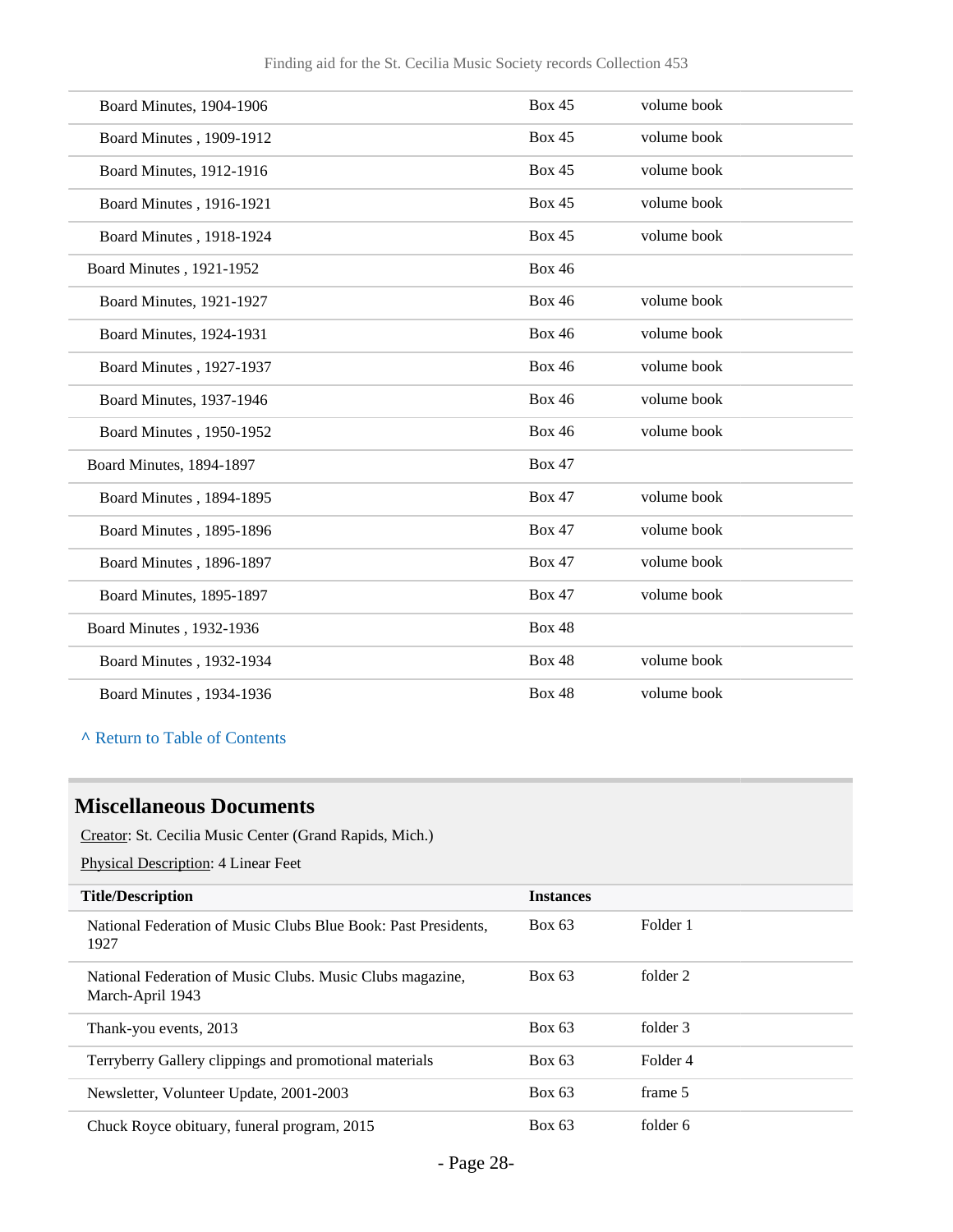| Centennial graphics, 1993                                                                           | <b>Box 63</b> | folder 7                       |
|-----------------------------------------------------------------------------------------------------|---------------|--------------------------------|
| Program. "The Oriental Opera 'Egypta'", March 22-24, 1909                                           | <b>Box 63</b> | folder 8                       |
| Songbook: Fresh Laurels for Sabbath School, 1867                                                    | <b>Box 62</b> | folder 1                       |
| Miscellaneous songs/songbooks                                                                       | <b>Box 62</b> | Folder <sub>2</sub>            |
| St. Cecilia Club of Los Angeles, 1950s                                                              | <b>Box 62</b> | Folder <sub>3</sub>            |
| Malek School of Music calendars, 1915-1918                                                          | <b>Box 62</b> | folder 4                       |
| Calendar, 1915-1916                                                                                 | <b>Box 62</b> | Folder 4                       |
| Calendar, 1916-1917                                                                                 | <b>Box 62</b> | folder 4                       |
| Calendar, 1917-1918                                                                                 | <b>Box 62</b> | folder 4                       |
| Musicians' directories, various                                                                     | <b>Box 62</b> | folder 5                       |
| Article: "Woman as a Musician: American Feminism in 1876" by<br>Petra Meyer Frasier, 2003           | <b>Box 62</b> | folder 6                       |
| Photographs/postcard                                                                                | <b>Box 62</b> | folder 7                       |
| Central High School Orchestra                                                                       | <b>Box 62</b> | folder 7                       |
| Messmore Kendall to Frank DuMond                                                                    | <b>Box 62</b> | folder 7                       |
| Information re: Historic Landmark status, State Register of<br>Historic Places, Heritage Hill tours | <b>Box 62</b> | folder 9                       |
| Information re: Building architecture and floor plans                                               | <b>Box 62</b> | folder 8                       |
| Original music composed by Maria Lund, 1910                                                         | <b>Box 62</b> | folder 10                      |
| Information on Tiffany Window                                                                       | <b>Box 62</b> | Folder 11                      |
| Interiors. Copies from original lithographs, 1890s                                                  | <b>Box 62</b> | Folder 12                      |
| Information re: John Philip Sousa; Sousa and Gailey                                                 | <b>Box 57</b> | object<br>documents/<br>images |
| Abstracts of Title                                                                                  | <b>Box 57</b> | Folder X                       |
| Musical Observer magazine, January 1924                                                             | <b>Box 57</b> | Folder X                       |
| Rainbow Room gifts                                                                                  | <b>Box 55</b> | object book                    |
| Guest Book, 1976 Centennial Celebration, 1976                                                       | <b>Box 55</b> | object book                    |
| Delegates to Biennial, May 1909                                                                     | <b>Box 55</b> | object book                    |
| Resolution/petition to build; subscriptions                                                         | <b>Box 53</b> | Folder 1                       |
| Mortgage Note                                                                                       | <b>Box 53</b> | Folder <sub>2</sub>            |
| Mortgage/tax history                                                                                | <b>Box 53</b> | Folder <sub>3</sub>            |
| Correspondence. Dispute re: Louis Barth property, 1925                                              | <b>Box 53</b> | folder 4                       |
| Constitution/Articles of association                                                                | <b>Box 53</b> | folder 5                       |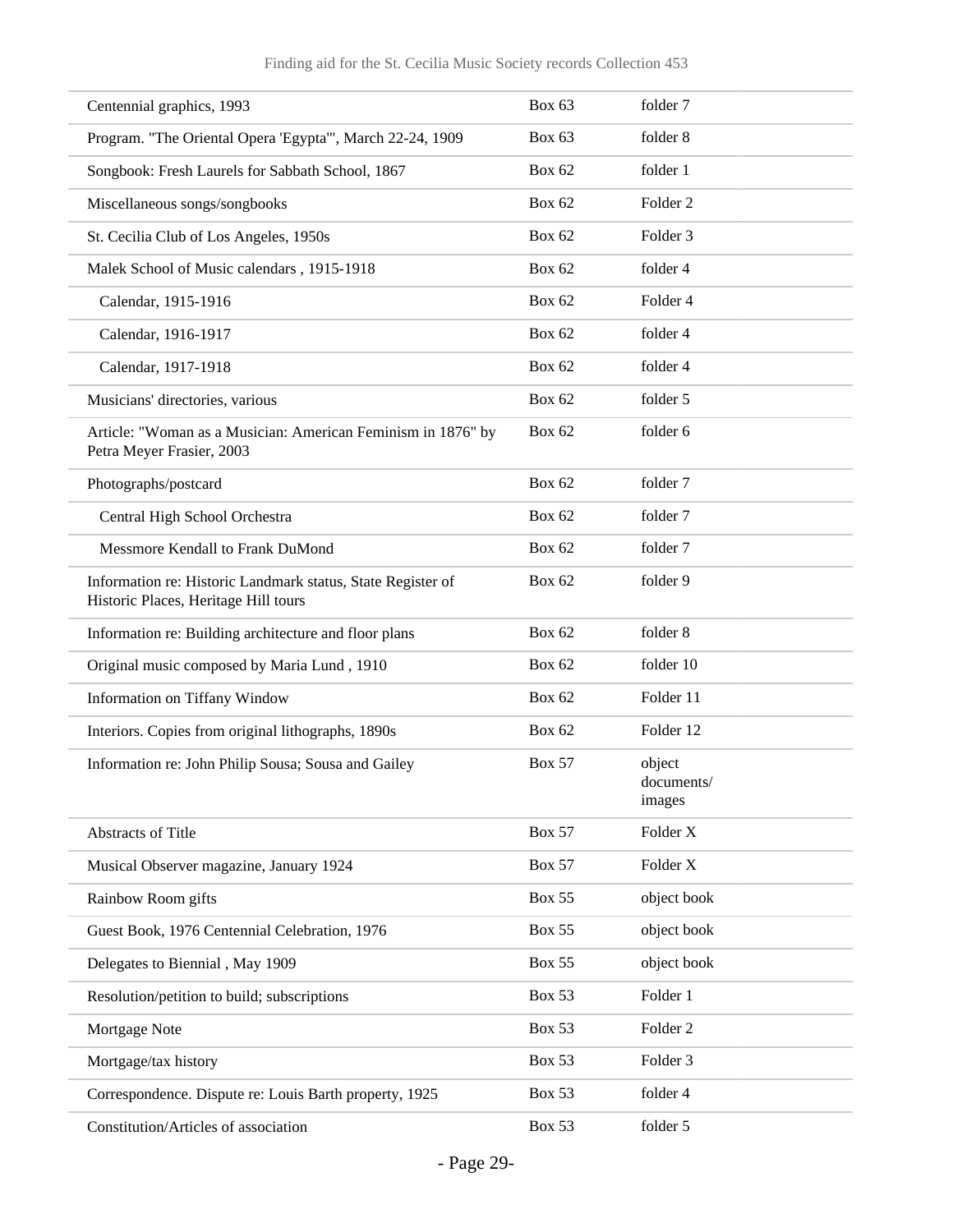| Materials cost list; gift of oriental rug; letter to architect (1901)                                                     | <b>Box 53</b> | Folder 6            |
|---------------------------------------------------------------------------------------------------------------------------|---------------|---------------------|
| Information/correspondence re: Beach Project between SCMS and<br>Greater Grand Rapids Women's History Council             | <b>Box 54</b> | Folder 1            |
| Tour tips; undated program; ticket stubs; Symphonic Society                                                               | <b>Box 54</b> | folder 2            |
| The Armory, various programs                                                                                              | <b>Box 54</b> | folder 3            |
| Powers Theater, various programs                                                                                          | <b>Box 54</b> | Folder 4            |
| Schubert Club, various programs                                                                                           | <b>Box 54</b> | folder 5            |
| Other venues, various programs                                                                                            | <b>Box 54</b> | Folder <sub>6</sub> |
| Programs: Detroit Symphony Orchestra & Ossip Gabrilowitsch                                                                | <b>Box 54</b> | Folder <sub>7</sub> |
| Invitations: U.B. Association; Nursing School Commencement<br>(1915)                                                      | <b>Box 54</b> | folder 8            |
| Letters: to Miss Gertrude Baars/Brars                                                                                     | <b>Box 54</b> | Folder 9            |
| Letter: to Hazel McEachon from War Loan Organization, May 23,<br>1919                                                     | <b>Box 54</b> | Folder 10           |
| Application for Membership Book, 1895-1915                                                                                | <b>Box 56</b> |                     |
| Miscellaneous, 1974-1989                                                                                                  | <b>Box 58</b> |                     |
| Auditorium restoration proposal, 1975                                                                                     | <b>Box 58</b> | binder<br>proposal  |
| Capital Campaign materials, 1974-1975                                                                                     | <b>Box 58</b> | binder<br>documents |
| Grant Applications, 1988-1989                                                                                             | <b>Box 58</b> | binder<br>documents |
| List of Artists Performing at St. Cecilia's                                                                               | <b>Box 59</b> |                     |
| Accounting ledger sheets; Ledgers; Balance books, 1956-1978                                                               | <b>Box 60</b> |                     |
| Ledger Sheets: artist recitals, assessments, bulletins                                                                    | Box 60        | Folder 1            |
| Ledger Sheets: dues                                                                                                       | <b>Box 60</b> | folder 2            |
| Ledger Sheets: furniture & fixtures, fuel, insurance, interest                                                            | Box 60        | folder 3            |
| Ledger Sheets: luncheons, maintenance, miscellaneous, piano<br>account                                                    | Box 60        | folder 4            |
| Ledger Sheets: programs, rentals                                                                                          | Box 60        | folder 5            |
| Ledger Sheets: St. Cecilia Juniors, St. Cecilia Chorus, St. Cecilia<br>Young Musicians, social committee                  | <b>Box 60</b> | folder 6            |
| Ledger Sheets: society activities, St. Cecilia stationery, supplies,<br>utilities, wall improvements, Wykes Memorial Fund | <b>Box 60</b> | folder 7            |
| Ledger, April 1956--March 1968                                                                                            | Box 60        | volume book         |
| Ledger, April 1968--May 1978                                                                                              | Box 60        | volume book         |